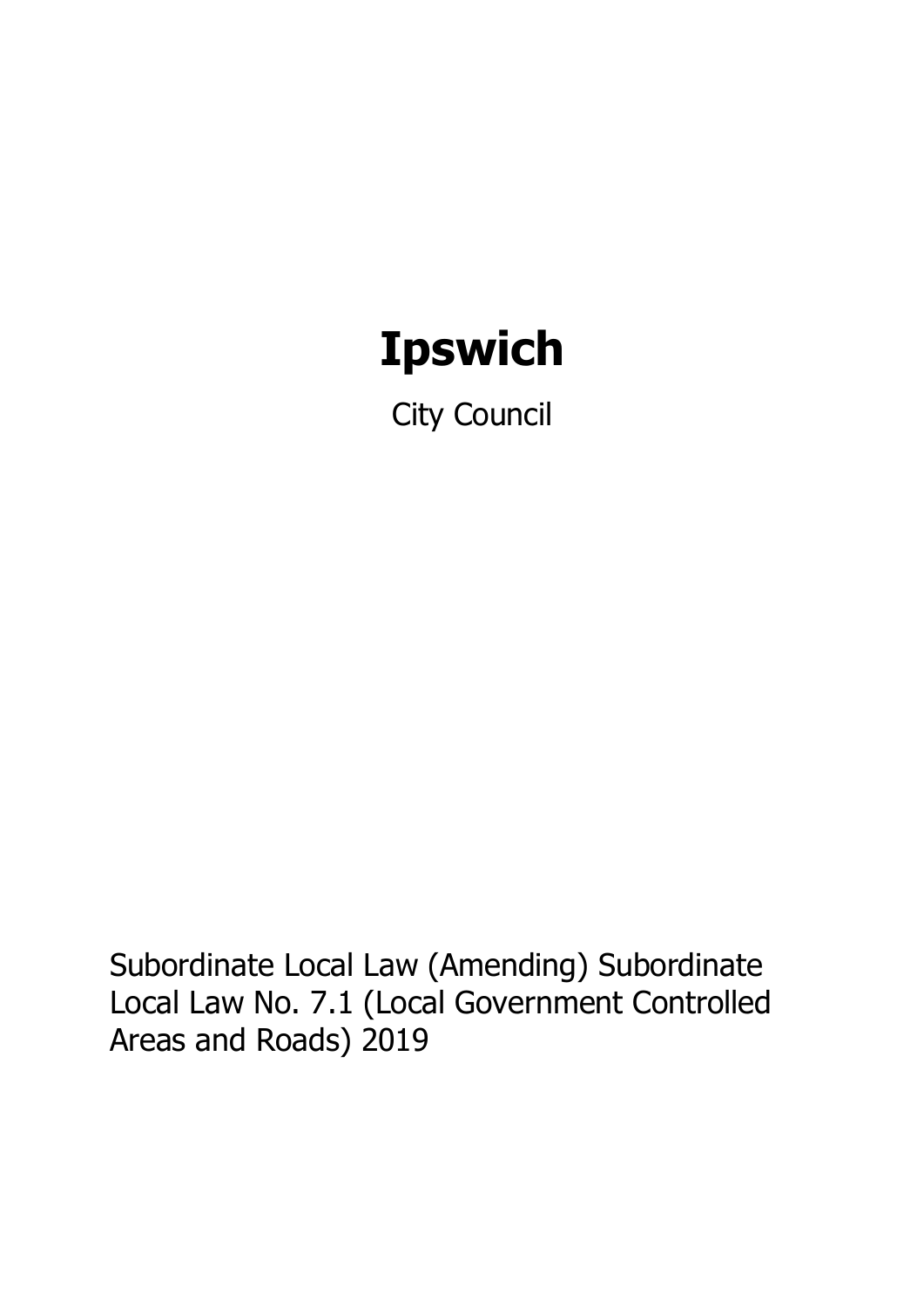# **Contents**

| Part 1 | <b>Preliminary</b> |                                                                                                  |                |
|--------|--------------------|--------------------------------------------------------------------------------------------------|----------------|
|        | $\mathbf{1}$       |                                                                                                  | 3              |
|        | $\overline{2}$     |                                                                                                  | 3              |
|        | 3                  |                                                                                                  | $\overline{3}$ |
| Part 2 |                    | Amendment of Subordinate Local Law No. 7.1 (Local Government Controlled<br>Areas and Roads) 2013 |                |
|        | $\overline{4}$     |                                                                                                  |                |
|        | 5                  |                                                                                                  | $\overline{4}$ |
|        | 6                  |                                                                                                  | $\overline{4}$ |
|        | 7                  |                                                                                                  | $\overline{4}$ |
|        | 8                  |                                                                                                  | $\overline{4}$ |
|        | 9                  |                                                                                                  | 5              |
|        | 10                 |                                                                                                  | 5              |
|        | 11                 | Amendment of sch 2 (Information for applications and permit conditions)                          | 6              |
|        | 12                 |                                                                                                  | 30             |
|        | 13                 |                                                                                                  | 30             |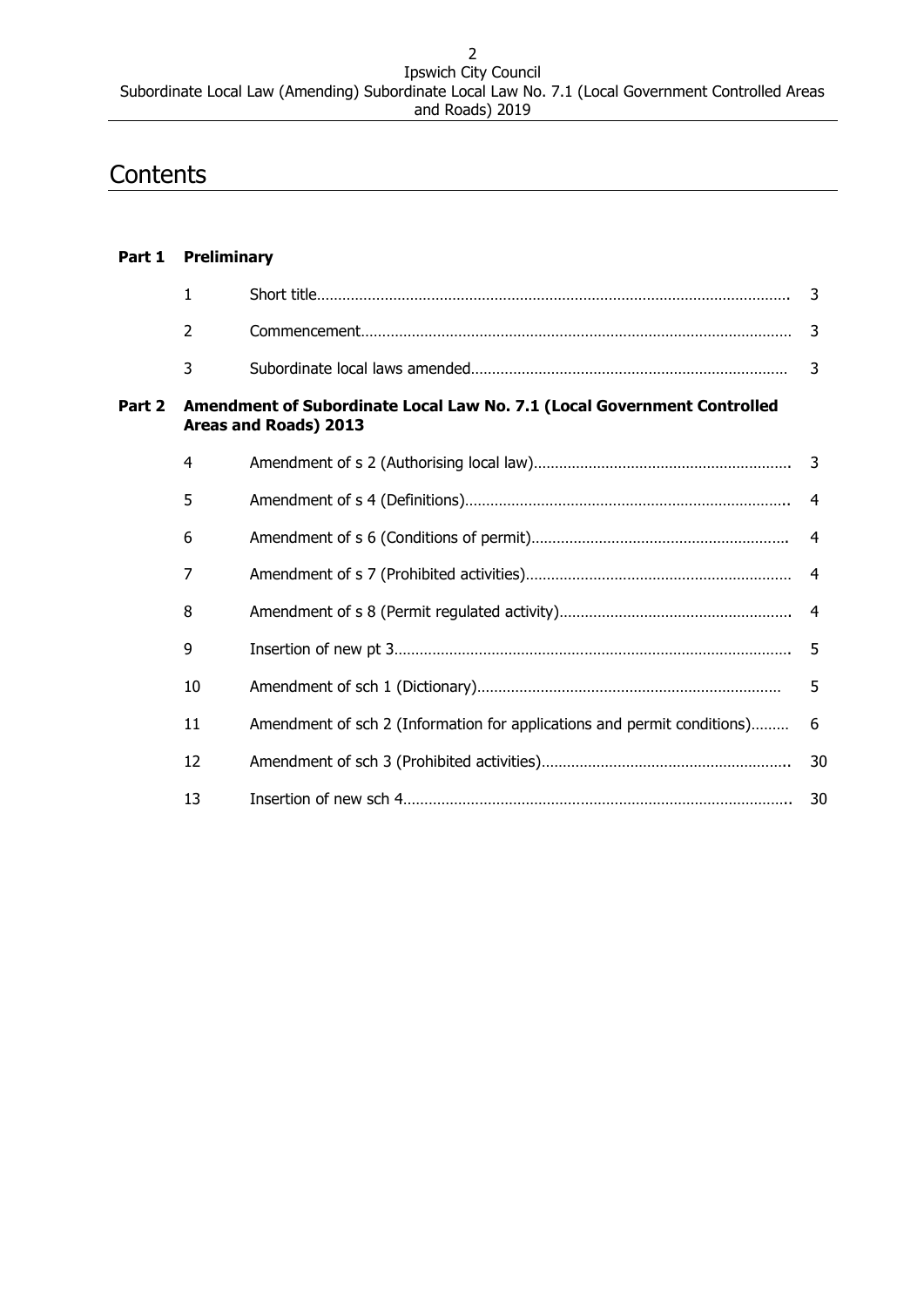# **Part 1 Preliminary**

#### <span id="page-2-0"></span>**1 Short title**

This subordinate local law may be cited as Subordinate Local Law (Amending) Subordinate Local Law No. 7.1 (Local Government Controlled Areas and Roads) 2019.

## <span id="page-2-1"></span>**2 Commencement**

This subordinate local law commences on the date notice of the making of the subordinate local law is published in the gazette.

## <span id="page-2-2"></span>**3 Subordinate local laws amended**

This subordinate local law amends Subordinate Local Law No. 7.1 (Local Government Controlled Areas and Roads) 2013.

# **Part 2 Amendment of Subordinate Local Law No. 7.1 (Local Government Controlled Areas and Roads) 2013**

## <span id="page-2-3"></span>**4 Amendment of s 2 (Authorising local law)**

Section 2, after 'by' –

omit, insert –

–

- (1) Local Law No. 4 (Permits) 2013; and
- (2) Local Law No. 7 (Local Government Controlled Areas and Roads) 2013,

(the authorising local laws).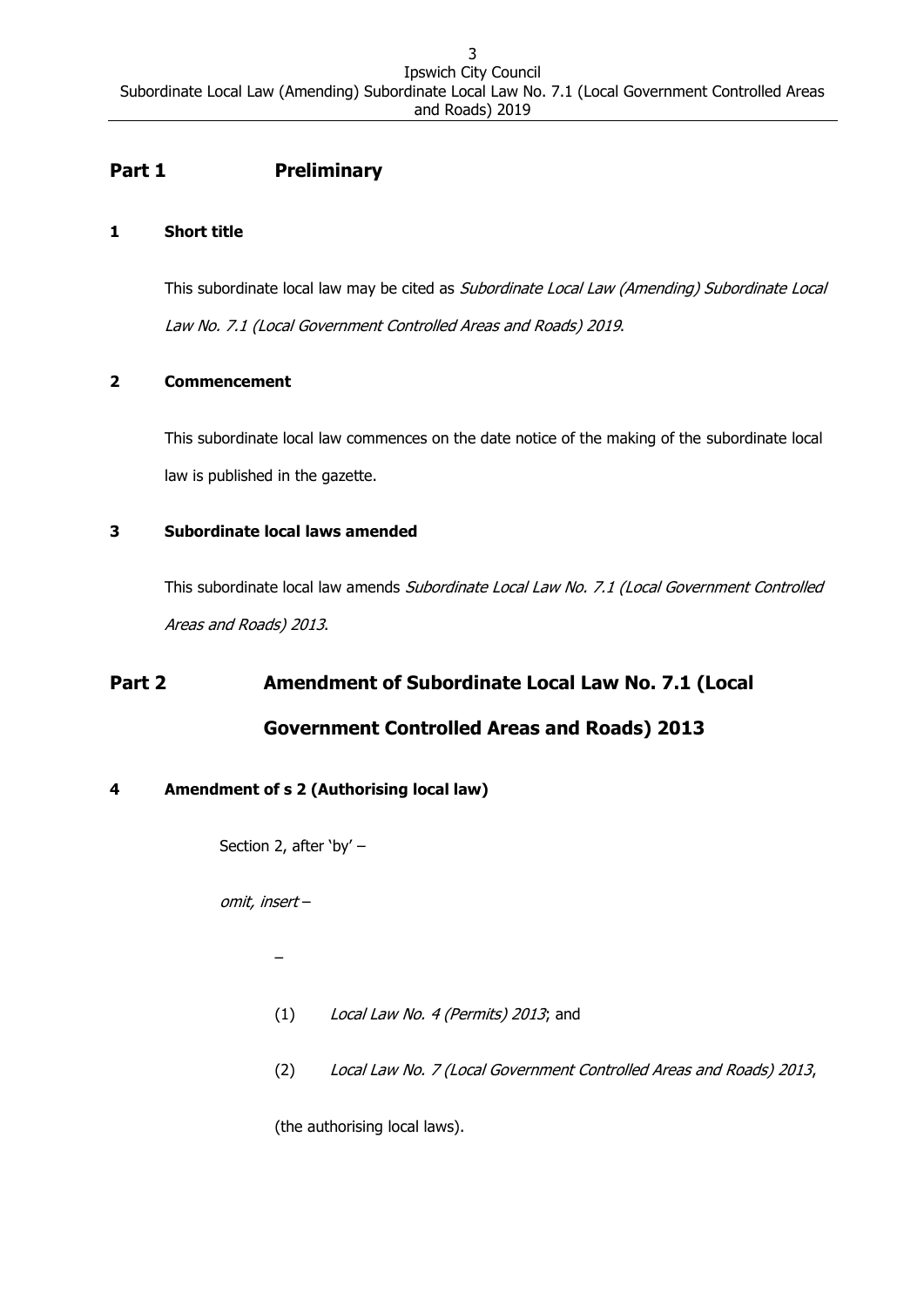# <span id="page-3-0"></span>**5 Amendment of s 4 (Definitions)**

(1) Section 4, 'authorising law,' –

omit, insert –

authorising local laws and

(2) Section 4, `and Local Law No. 4 (Permits)  $2013 -$ 

omit.

# <span id="page-3-1"></span>**6 Amendment of s 6 (Conditions of permit)**

(1) Section 6, '(Conditions of licence)' –

omit, insert –

(Conditions of a permit)

## <span id="page-3-2"></span>**7 Amendment of s 7 (Prohibited activities)**

Section 7, 'the authorising local law' –

omit, insert –

Local Law No. 7 (Local Government Controlled Areas and Roads) 2013

## <span id="page-3-3"></span>**8 Amendment of s 8 (Permit regulated activity)**

(1) Section 8, 'section 12' –

omit, insert –

section 10A

(2) Section 8, 'the authorising local law' –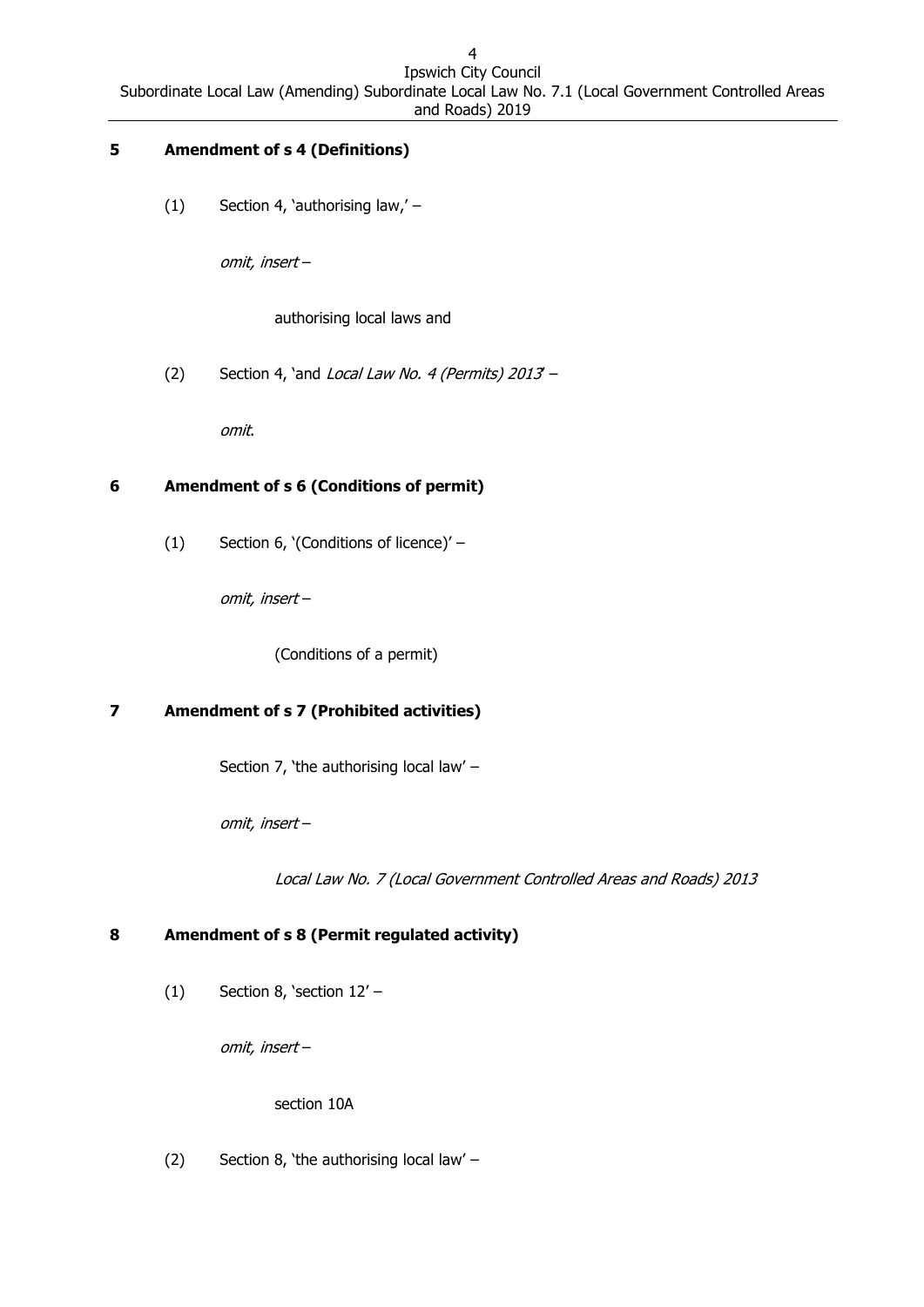omit, insert –

Local Law No. 7 (Local Government Controlled Areas and Roads) 2013

#### <span id="page-4-0"></span>**9 Insertion of new pt 3**

After section 8 –

insert –

#### **Part 3 Use of local government controlled areas**

#### **9 Use of local government controlled areas**

For the purposes of sections  $7(1)(o)$  and (p) of Local Law No. 7 (Local Government Controlled Areas and Roads) 2013 the standards prescribed in column 2 of schedule 4 are required to be complied with by a person entering or attending a local government controlled area specified in column 1 of schedule 4.

#### <span id="page-4-1"></span>**10 Amendment of sch 1 (Dictionary)**

(1) Schedule 1, definition unregistered vehicle, '1999'–

omit, insert –

2010

(2) Schedule 1 definition vehicle, 'Transport Operations (Road Use Management) Act 1995' -

omit, insert –

Transport Operations (Road Use Management) Act 1995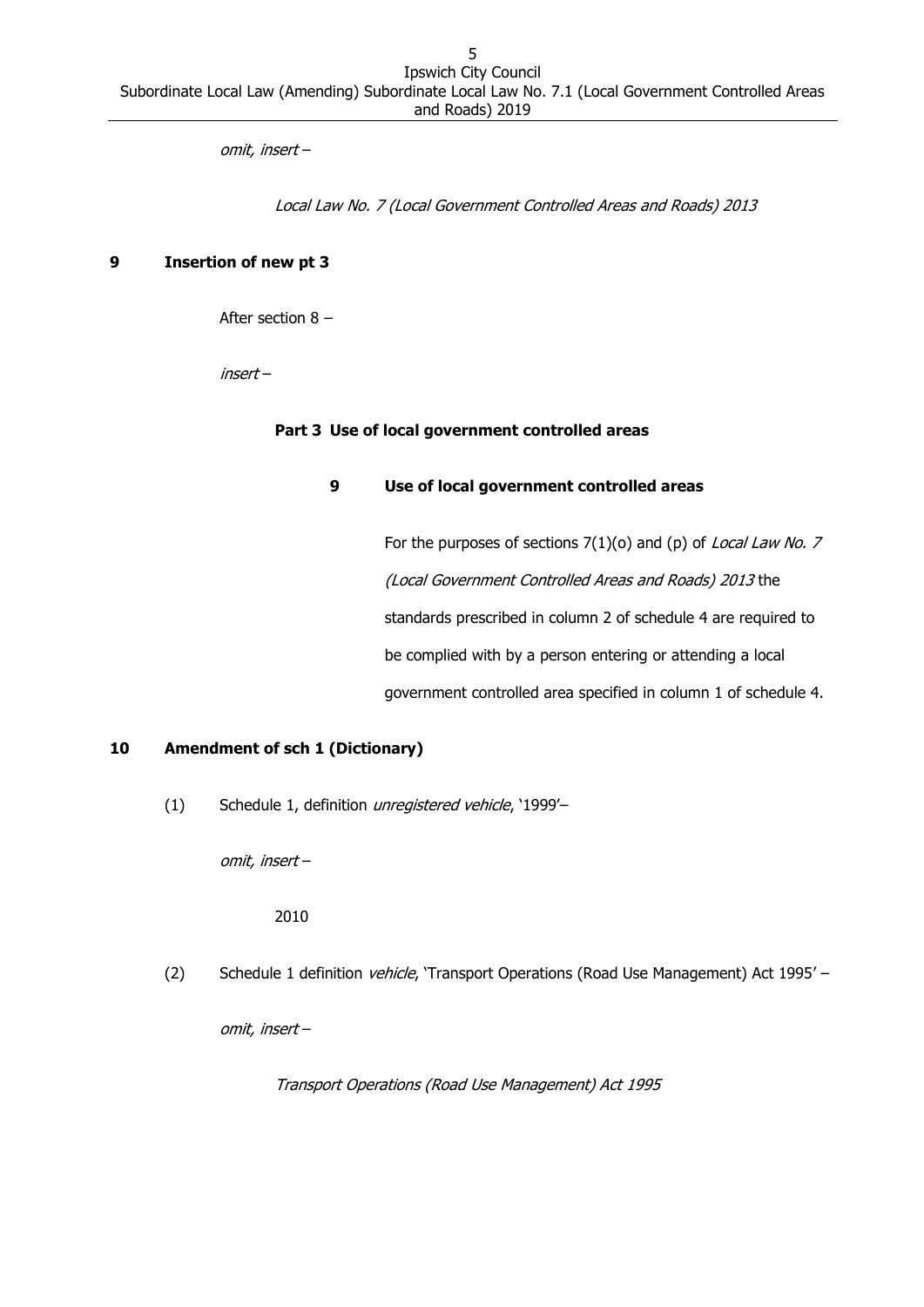(3) Schedule 1 definition wheelchair, 'Transport Operations (Road Use Management) Act 1995' –

omit, insert –

Transport Operations (Road Use Management) Act 1995

(4) Schedule 1 definition *wheeled recreational device*, 'Transport Operations (Road Use Management) Act 1995' –

omit, insert –

Transport Operations (Road Use Management) Act 1995

#### <span id="page-5-0"></span>**11 Amendment of sch 2 (Information for applications and permit conditions)**

(1) Schedule 2, item 1 (Alteration or improvement to Local Government Controlled Areas and Roads), column 1, footnote 1, after 'schedule 1' –

insert –

of Local Law No. 7 (Local Government Controlled Areas and Roads) 2013.

(2) Schedule 2, item 2 (Depositing of goods or materials on a road (including a footpath)), column 1 –

omit, insert –

Depositing, permitting or allowing any goods or materials or merchandise of any description to be placed or left on a road (including a footpath)

(3) Schedule 2, item 3 (Bringing or driving motor vehicle into local government controlled areas), column 3, subparagraph (a), 'is' -

omit, insert –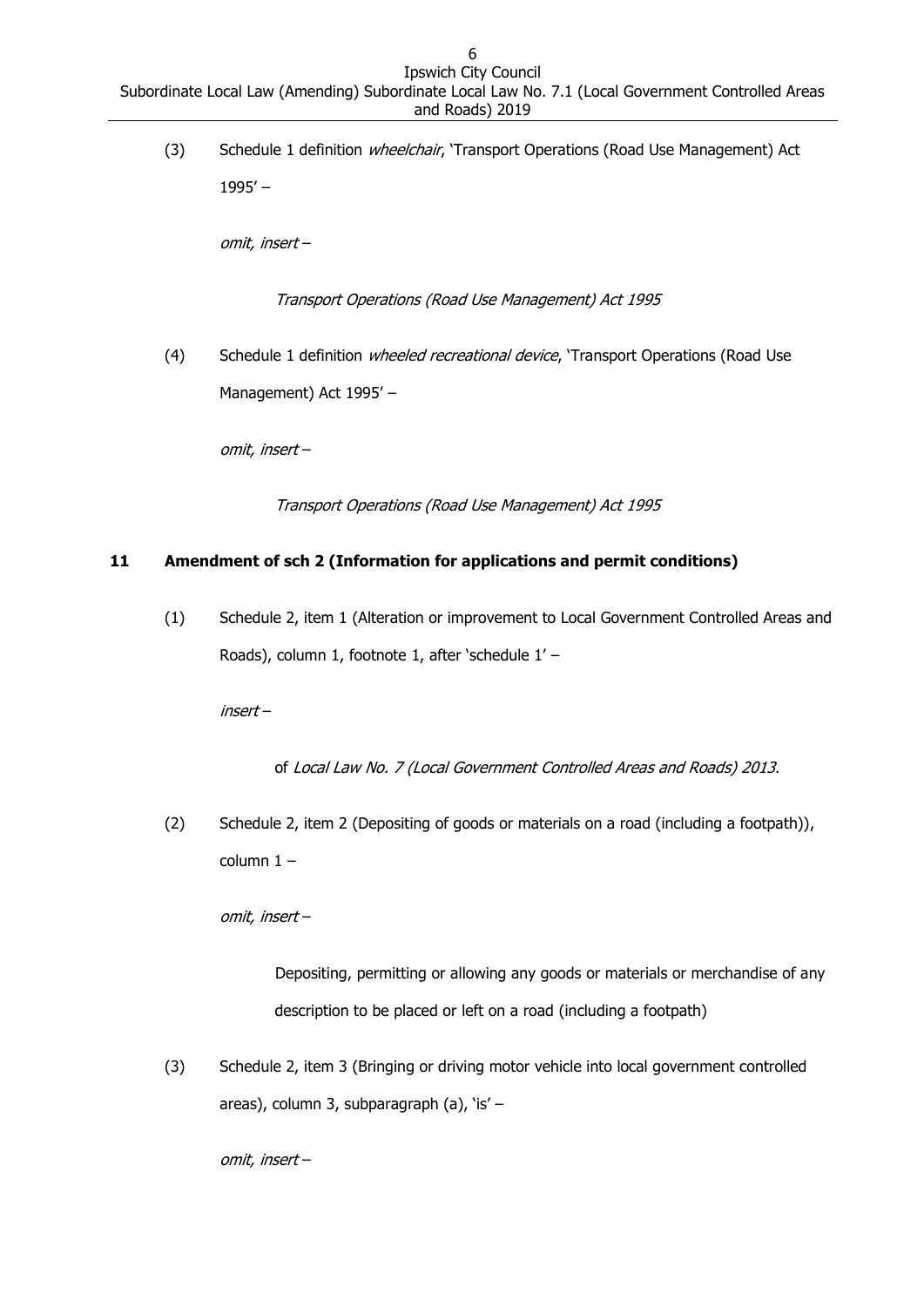be

(4) Schedule 2, item 3 (Bringing or driving motor vehicle into local government controlled areas), column 3, subparagraph (b), after 'on' –

insert –

the

(5) Schedule 2, item 4 (Exclusive use of park, reserve or facility for ceremony, celebration, recreational or other activity – section 11 (Use of a park reserve or facility for ceremony, celebration, recreational or other activity) of the authorising law), column 1, 'the authorising law' –

omit, insert –

Local Law No. 7 (Local Government Controlled Areas and Roads) 2013

(6) Schedule 2, item 4 (Exclusive use of park, reserve or facility for ceremony, celebration, recreational or other activity – section 11 (Use of a park reserve or facility for ceremony, celebration, recreational or other activity) of the authorising law), column  $3 -$ 

omit, insert –

- (a) The permit holder must comply with liquor licencing requirements set out by the Office of Liquor and Gaming Regulation (OLGR) for the duration of the event.
- (b) The permit holder must hold current Public Liability Insurance for the duration of the event with a minimum cover of \$20 Million. The insurance company must be licensed to operate in Australia.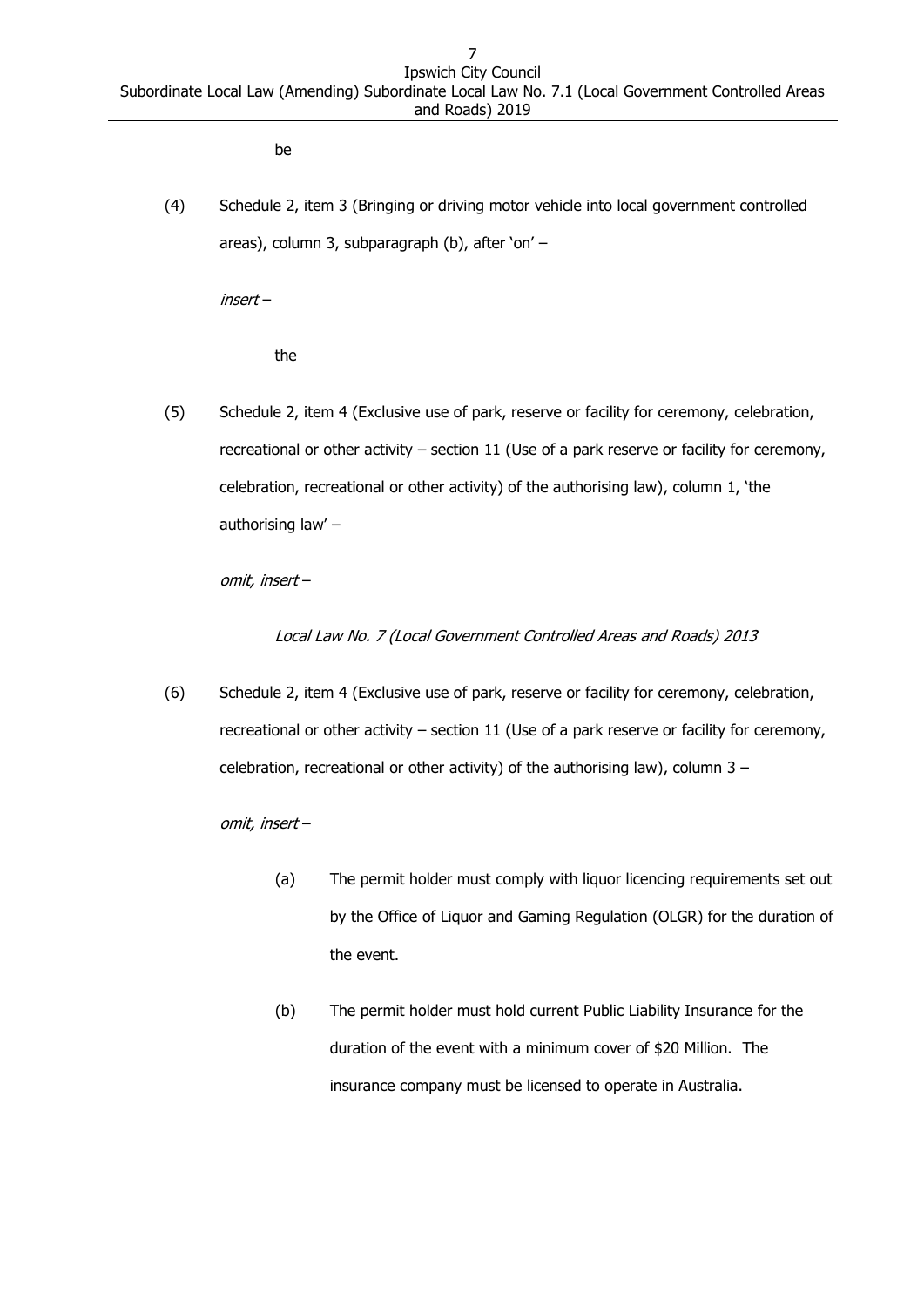- (c) All electrical equipment must be tested and tagged and in current test date before use.
- (d) All portable electrical equipment being used during the event must be connected to a portable safety switch.
- (e) All portable safety switches must be tested at the start of each day, or before every use, to ensure the power cuts if there is power surge.
- (f) The permit holder may not transfer, assign or otherwise dispose of the permit to any other person or entity unless specifically authorised or approved by the local government.
- (g) Animals, not under effective control are not permitted unless otherwise signed.
- (h) Fireworks or naked flame are not permitted.
- (i) Smoking (including smoke machines) is not permitted inside the area.
- (j) No seating is to be brought into the area unless approved by the local government.
- (k) Vehicles are not permitted other than on designated roads, car park areas or nominated pathways.
- (l) Nails, barriers, ropes or similar fixings must not be erected, attached or used on the local government's infrastructure (e.g. walls, equipment) or vegetation.
- (m) Any local government property in the area must be left clean, tidy and undamaged.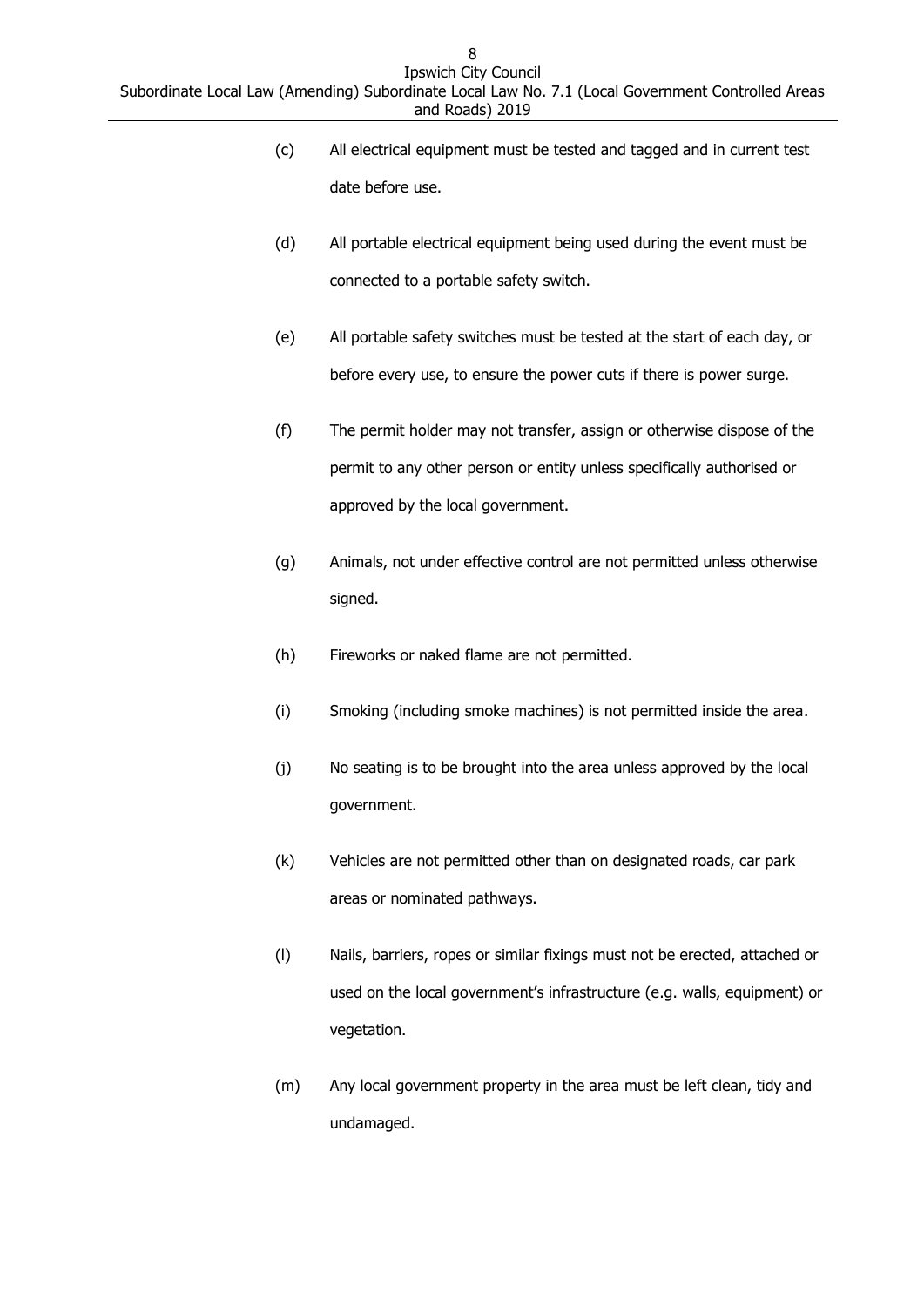- (n) Activities must not cause a nuisance (e.g. dust) to neighbouring facilities, properties or other users of the area.
- (o) The local government must be notified as soon as practicable of any loss of or damage to local government property.
- (p) Costs associated with Emergency Services, Security or Duty Officer callouts, cleaning or repairs will be the responsibility of the permit holder where an act or omission on their behalf has caused that to occur.
- (q) The permit holder is responsible for its members and all patrons onsite associated with the permit or event.
- (r) The approved permit must be kept on site at all times and must be produced when required.
- (s) The local government reserves the right to change the terms and conditions at any time or withdraw the permit if the local government is made aware of any concerns by the community or other means in regards to the conduct or holding of the activity.
- (t) A key bond deposit must be paid before keys to the facility will be issued.
- (u) Keys are to be collected from the Ipswich City Council Customer Service Centre and will not be available until the business day prior to the event. The keys must be returned to the Ipswich City Council Customer Service Centre between 10am and 4:30pm on the first business day following the event.
- (v) The Exclusion Zones within The Circle Zone at Robelle Domain must be kept clear to ensure access is not restricted for emergency services.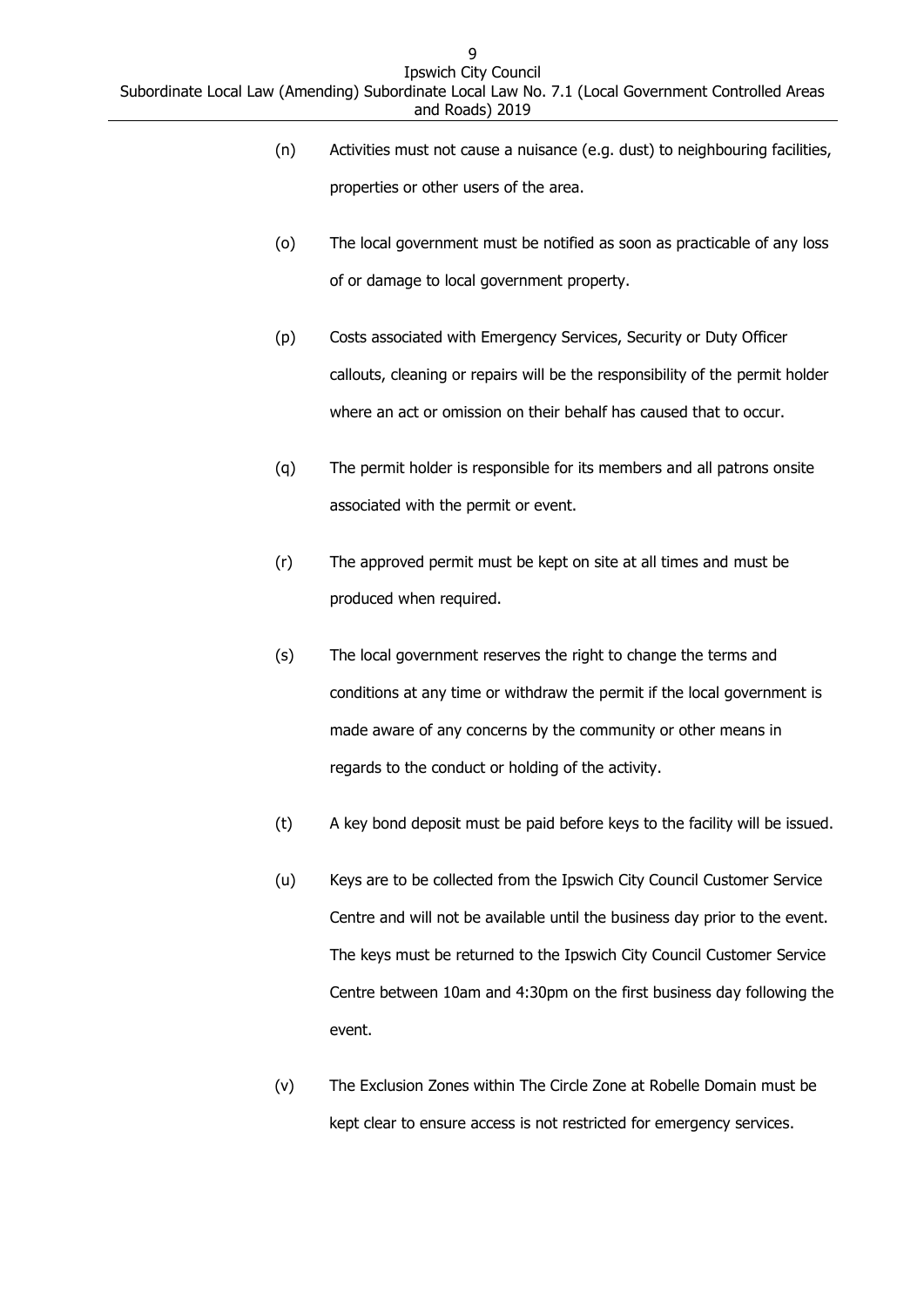- (w) Any noise created by the event (ie use of amplifier equipment; music) must not cause any impact or nuisance to neighbouring facilities, properties or other uses of the location/facility.
- (x) All tents, marquees, structures and rides (such as jumping castles) are to be secured at all times with sandbags.
- (y) Dragging of tyres and heavy weights within area is not permitted at any time.
- (z) Advertising signage is not permitted (including A-Frame types) and promotional or handout material is not to be distributed within any local government controlled area or road.
- (aa) Confetti (including petals and rice) are not permitted.
- (ab) No events are to be held on boardwalks/walkways or any other part of the area that would restrict pedestrian traffic.
- (7) Schedule 2, item 5 (Use of park reserve or facility for ceremony, celebration, recreational or other activity involving 100 or more people– section 9 (Permit regulated activity).) –

omit.

(8) Schedule 2 –

insert –

| <b>Column 1</b><br><b>Column 2</b><br><b>Regulated</b><br>Documents, material or<br>information required to<br><b>Activity</b><br>accompany application for<br>permit |                                                                                                           | <b>Column 3</b><br><b>Standard Condition</b> |
|-----------------------------------------------------------------------------------------------------------------------------------------------------------------------|-----------------------------------------------------------------------------------------------------------|----------------------------------------------|
| All permit<br>regulated activities                                                                                                                                    | the name, address,<br>(a)<br>telephone number<br>and email address of<br>the applicant for the<br>permit; |                                              |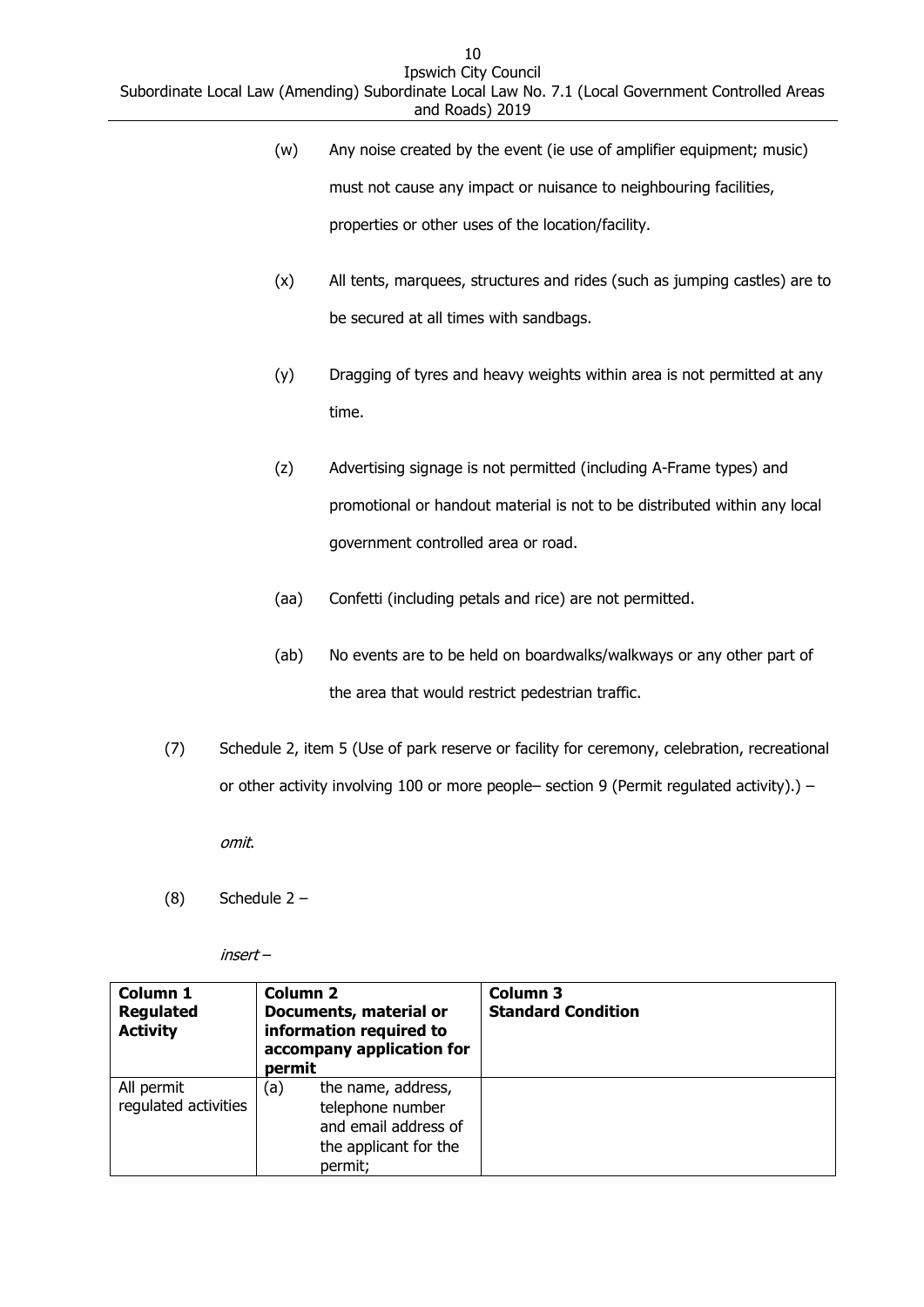|                  | (b) | details of the activity                          |     |       |                                                                             |
|------------------|-----|--------------------------------------------------|-----|-------|-----------------------------------------------------------------------------|
|                  |     | to be carried out;                               |     |       |                                                                             |
|                  | (c) | the grounds relied                               |     |       |                                                                             |
|                  |     | upon or the reason                               |     |       |                                                                             |
|                  |     | for the issue of a                               |     |       |                                                                             |
|                  |     | permit;                                          |     |       |                                                                             |
|                  | (d) | the period of time for                           |     |       |                                                                             |
|                  |     | which the permit is                              |     |       |                                                                             |
|                  | (e) | sought;<br>if the permit relates                 |     |       |                                                                             |
|                  |     | to a vehicle, the                                |     |       |                                                                             |
|                  |     | details of the vehicle,                          |     |       |                                                                             |
|                  |     | including make,                                  |     |       |                                                                             |
|                  |     | model, year and                                  |     |       |                                                                             |
|                  |     | vehicle registration,                            |     |       |                                                                             |
|                  |     | etc.                                             |     |       |                                                                             |
|                  | (f) | if the permit relates<br>to a particular area or |     |       |                                                                             |
|                  |     | facility, the details of                         |     |       |                                                                             |
|                  |     | the area or facility the                         |     |       |                                                                             |
|                  |     | activity relates to,                             |     |       |                                                                             |
|                  |     | including whether the                            |     |       |                                                                             |
|                  |     | activity is proposed in                          |     |       |                                                                             |
|                  |     | relation to all or part                          |     |       |                                                                             |
|                  |     | of the area or facility;                         |     |       |                                                                             |
|                  | (g) | if relevant, the<br>anticipated number of        |     |       |                                                                             |
|                  |     | attendees for the                                |     |       |                                                                             |
|                  |     | activity;                                        |     |       |                                                                             |
|                  | (h) | the prescribed fee;                              |     |       |                                                                             |
|                  | (i) | any other relevant                               |     |       |                                                                             |
|                  |     | information.                                     |     |       |                                                                             |
| Landscaping of a | (a) | the location of the                              | (a) |       | The landscape area must be no wider                                         |
| nature strip     |     | nature strip;                                    |     |       | than [INSERT] and adjacent to the                                           |
|                  | (b) | a landscaping plan                               |     |       | property boundary.                                                          |
|                  |     | detailing the design<br>of the landscaping       | (b) |       | The landscape area must not be wider<br>than [INSERT] adjacent to the road. |
|                  |     | proposed to be                                   | (c) |       | No constructed edging is permitted.                                         |
|                  |     | carried out;                                     | (d) |       | No irrigation is permitted.                                                 |
|                  | (c) | details in relation to                           | (e) |       | The landscape area, including during                                        |
|                  |     | the type of plants to                            |     |       | construction, must not adversely impact:                                    |
|                  |     | be used and their                                |     | (i)   | The safety of pedestrians or                                                |
|                  |     | suitability.                                     |     |       | cyclists in their normal use of a<br>nature strip or bikeway;               |
|                  |     |                                                  |     | (ii)  | The visibility for motorists using                                          |
|                  |     |                                                  |     |       | the road or entering or exiting a                                           |
|                  |     |                                                  |     |       | residential driveway;                                                       |
|                  |     |                                                  |     | (iii) | Access to Council's or Statutory                                            |
|                  |     |                                                  |     |       |                                                                             |
|                  |     |                                                  |     |       | Authorities services;                                                       |
|                  |     |                                                  |     | (iv)  | Nature strips or bikeway<br>pavements; and                                  |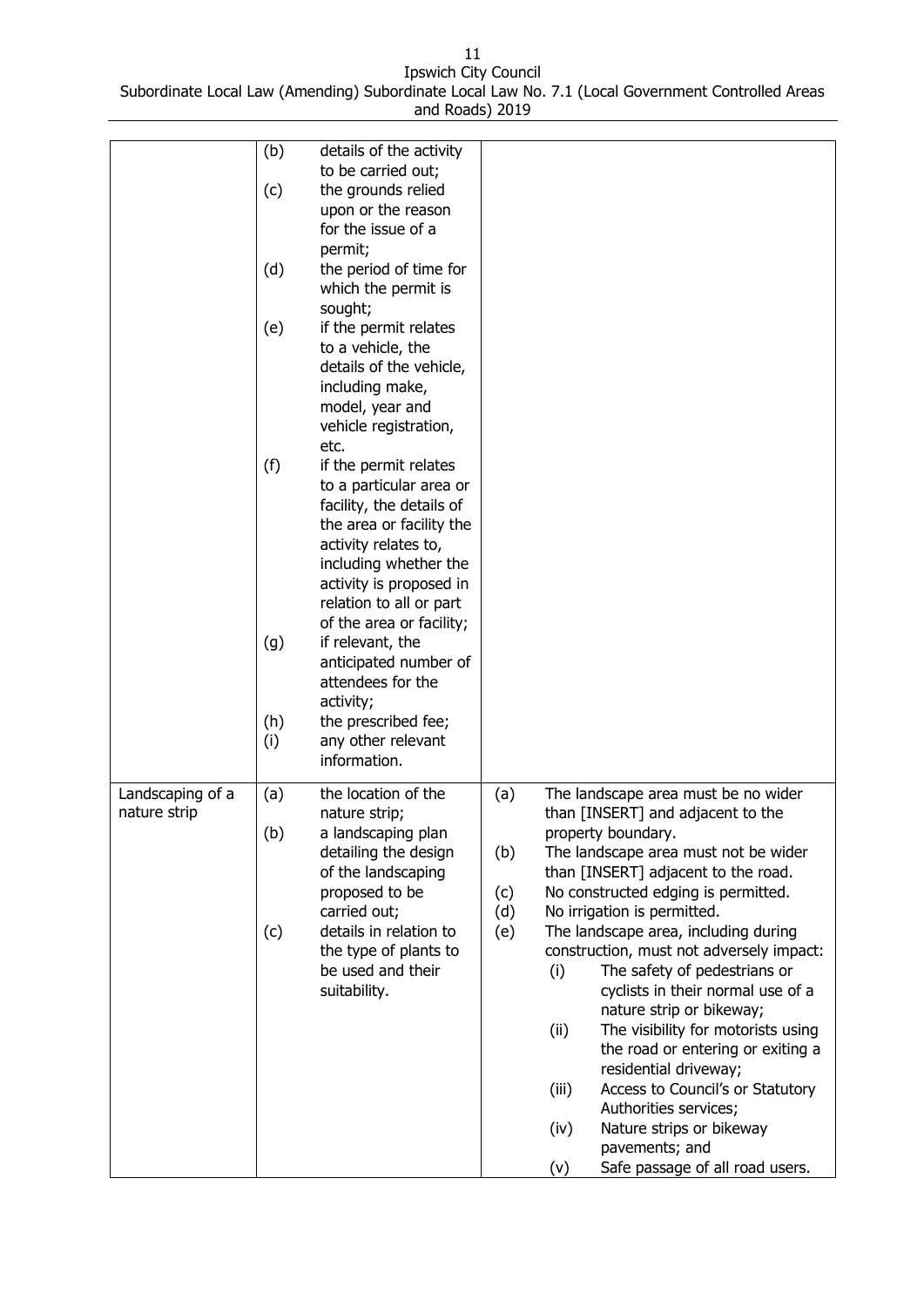| (f)<br>(g)<br>(h)<br>(i)<br>(j) | (i)<br>metres in width;<br>(ii)<br>(iii)<br>flow paths.<br>commences.<br>and electricity.<br>repaired at the property owner's<br>expense.<br>below: | No landscape areas are permitted:<br>On nature strips less than 3<br>Along unformed roads; and<br>Within table drains or overland<br>A 'Dial Before You Dig' search (ph 1100)<br>must be undertaken before construction<br>NOTE: The property owner is<br>responsible for locating and<br>protecting underground public utility<br>services such as gas,<br>telecommunications, water, sewer<br>Service fittings such as fire hydrants,<br>water supply valves, water meters,<br>junction boxes etc. must not be covered.<br>Any damage caused to public utility<br>services as part of the landscaping must<br>be reported to the relevant service<br>authority as soon as possible and will be<br>Clearances between the edge of the<br>landscape area and public utility service<br>fittings must comply with the Minimum<br>Clearance Distance outlined in the table |
|---------------------------------|-----------------------------------------------------------------------------------------------------------------------------------------------------|--------------------------------------------------------------------------------------------------------------------------------------------------------------------------------------------------------------------------------------------------------------------------------------------------------------------------------------------------------------------------------------------------------------------------------------------------------------------------------------------------------------------------------------------------------------------------------------------------------------------------------------------------------------------------------------------------------------------------------------------------------------------------------------------------------------------------------------------------------------------------|
|                                 | Service fittings                                                                                                                                    | Maximum clearance                                                                                                                                                                                                                                                                                                                                                                                                                                                                                                                                                                                                                                                                                                                                                                                                                                                        |
|                                 |                                                                                                                                                     | (M) distance                                                                                                                                                                                                                                                                                                                                                                                                                                                                                                                                                                                                                                                                                                                                                                                                                                                             |
|                                 | <b>Electricity service</b>                                                                                                                          | 0.8                                                                                                                                                                                                                                                                                                                                                                                                                                                                                                                                                                                                                                                                                                                                                                                                                                                                      |
|                                 | (pits and power                                                                                                                                     |                                                                                                                                                                                                                                                                                                                                                                                                                                                                                                                                                                                                                                                                                                                                                                                                                                                                          |
| poles)                          | Telstra junction box                                                                                                                                |                                                                                                                                                                                                                                                                                                                                                                                                                                                                                                                                                                                                                                                                                                                                                                                                                                                                          |
|                                 | Water meter                                                                                                                                         | 1.0<br>0.6                                                                                                                                                                                                                                                                                                                                                                                                                                                                                                                                                                                                                                                                                                                                                                                                                                                               |
|                                 | Water supply valve                                                                                                                                  | 1.0                                                                                                                                                                                                                                                                                                                                                                                                                                                                                                                                                                                                                                                                                                                                                                                                                                                                      |
|                                 | Hydrant point                                                                                                                                       | 1.0                                                                                                                                                                                                                                                                                                                                                                                                                                                                                                                                                                                                                                                                                                                                                                                                                                                                      |
|                                 | Sewerage main                                                                                                                                       | 0.6                                                                                                                                                                                                                                                                                                                                                                                                                                                                                                                                                                                                                                                                                                                                                                                                                                                                      |
|                                 | Underground cables                                                                                                                                  | 1.0                                                                                                                                                                                                                                                                                                                                                                                                                                                                                                                                                                                                                                                                                                                                                                                                                                                                      |
| (k)<br>(1)                      | bays is not permitted.<br>Any damage caused to public<br>(i)                                                                                        | Obstruction of public infrastructure such<br>as traffic signs, power poles and parking<br>infrastructure as part of the landscaping:<br>Must be reported to Council as                                                                                                                                                                                                                                                                                                                                                                                                                                                                                                                                                                                                                                                                                                   |
|                                 |                                                                                                                                                     | soon as possible; and                                                                                                                                                                                                                                                                                                                                                                                                                                                                                                                                                                                                                                                                                                                                                                                                                                                    |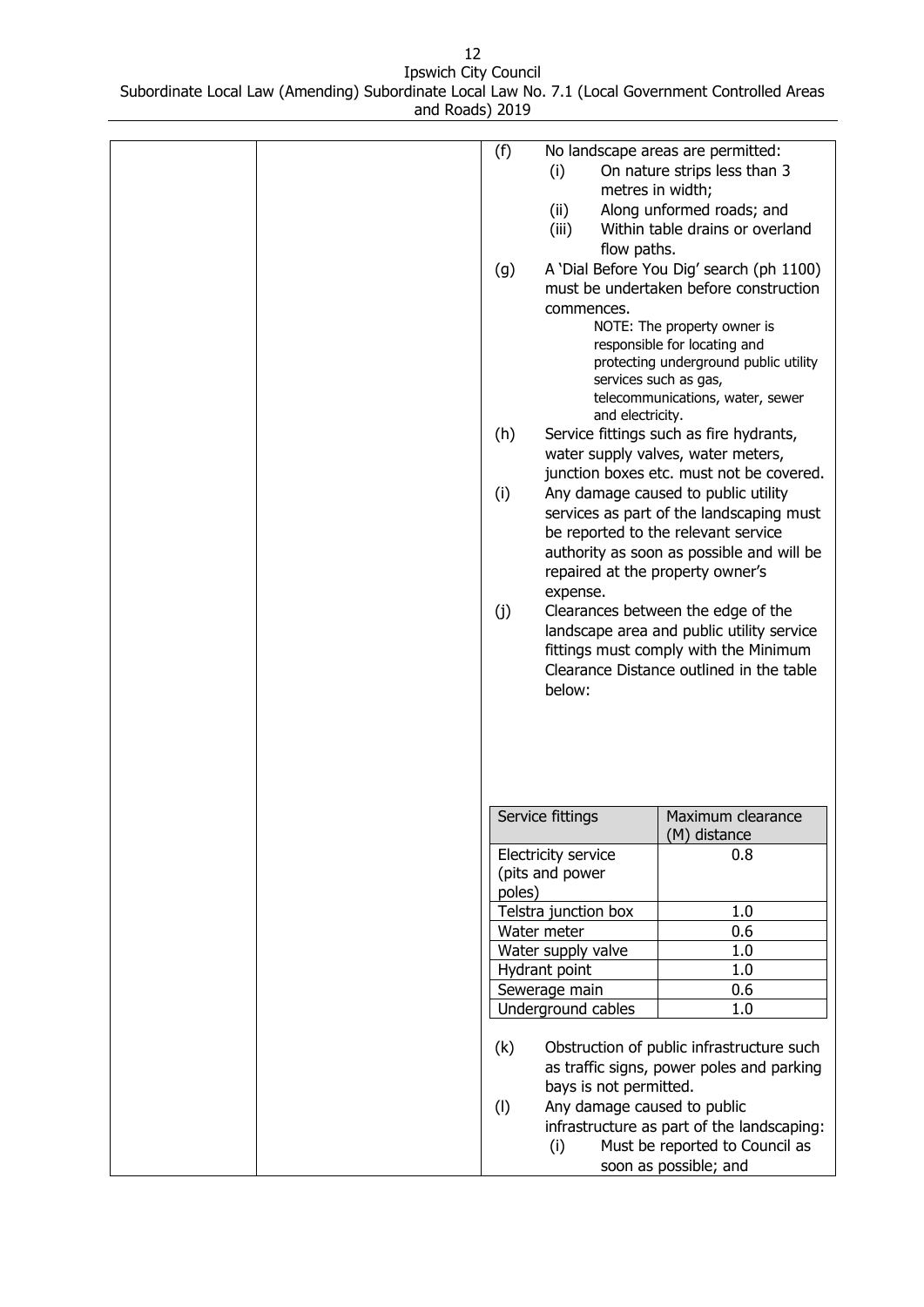|                    |     |                                        |     | (ii)  | Must be repaired at the property                              |
|--------------------|-----|----------------------------------------|-----|-------|---------------------------------------------------------------|
|                    |     |                                        |     |       | owner's expense.                                              |
|                    |     |                                        | (m) |       | The removal of Council maintained                             |
|                    |     |                                        |     |       | street trees or shrubs from the nature                        |
|                    |     |                                        |     |       | strip is not permitted.                                       |
|                    |     |                                        | (n) |       | Any landscaping shall be maintained by                        |
|                    |     |                                        |     |       | the resident to the following standards:                      |
|                    |     |                                        |     | (i)   | A maximum height of [INSERT];                                 |
|                    |     |                                        |     | (ii)  | All weeds above 200mm must                                    |
|                    |     |                                        |     |       | be removed;                                                   |
|                    |     |                                        |     | (iii) | Must be free draining; and                                    |
|                    |     |                                        |     | (iv)  | Any litter must be removed.                                   |
|                    |     |                                        | (o) |       | The property owner is responsible for all                     |
|                    |     |                                        |     |       | costs associated with:                                        |
|                    |     |                                        |     | (i)   | The construction and                                          |
|                    |     |                                        |     |       | maintenance of the landscaping;                               |
|                    |     |                                        |     |       | and                                                           |
|                    |     |                                        |     | (ii)  | Complying with the conditions.                                |
|                    |     |                                        | (p) |       | If the nature strip is part of a place                        |
|                    |     |                                        |     |       | entered in the Queensland Heritage                            |
|                    |     |                                        |     |       | Register under the Queensland Heritage                        |
|                    |     |                                        |     |       | Act 1992, the property owner is                               |
|                    |     |                                        |     |       | responsible for obtaining all required                        |
|                    |     |                                        |     |       | State approvals or exemptions prior to                        |
|                    |     |                                        |     |       | the commencement of work.                                     |
|                    |     |                                        |     |       |                                                               |
|                    |     |                                        |     |       |                                                               |
| Carrying out       | (a) | Full details of the                    |     |       | The conditions of an approval may-                            |
| works or           |     | proposed works or                      | (a) |       | require compliance with specified safety                      |
| interfering with a |     | interference including                 |     |       | requirements; and                                             |
| road or its        |     | plans and                              | (b) |       | regulate the time within which the                            |
| operation          |     | specifications.                        |     |       | prescribed activity must be carried out;                      |
|                    | (b) | Details of all building                |     | and   |                                                               |
|                    |     | work and other work                    | (c) |       | specify standards with which the                              |
|                    |     | to be carried out                      |     |       | prescribed activity must comply; and                          |
|                    |     | under the permit.                      |     |       | require the approval holder to-                               |
|                    | (c) | Details of the time                    |     |       | carry out specified additional                                |
|                    |     | and place at which                     |     | (i)   | work such as earthwork and                                    |
|                    |     | the prescribed activity                |     |       | drainage work; and                                            |
|                    |     | will be undertaken.                    |     | (ii)  | take out and maintain public                                  |
|                    |     |                                        |     |       | liability insurance as specified by                           |
|                    | (d) | The proposed term of                   |     |       |                                                               |
|                    |     | the approval.                          |     |       | the local government and                                      |
|                    | (e) | The impact, if any, of                 |     |       | produce documentary evidence<br>of the insurance to the local |
|                    |     | the prescribed activity                |     |       | government before                                             |
|                    |     | on pedestrian or<br>vehicular traffic. |     |       | commencement of the                                           |
|                    |     |                                        |     |       |                                                               |
|                    | (f) | The materials,                         |     |       | prescribed activity; and                                      |
|                    |     | equipment and                          |     | (iii) | give the local government                                     |
|                    |     | vehicles to be used in                 |     |       | specified indemnities; and                                    |
|                    |     | the undertaking of                     |     | (iv)  | maintain structures erected or                                |
|                    |     | the prescribed                         |     |       | installed, or vegetation planted,                             |
|                    |     |                                        |     |       |                                                               |
|                    |     |                                        |     |       |                                                               |
|                    |     |                                        |     |       |                                                               |
|                    |     |                                        |     |       |                                                               |
|                    |     |                                        |     |       |                                                               |
|                    |     |                                        |     |       |                                                               |
|                    |     | activity.                              |     |       | under the approval, in good                                   |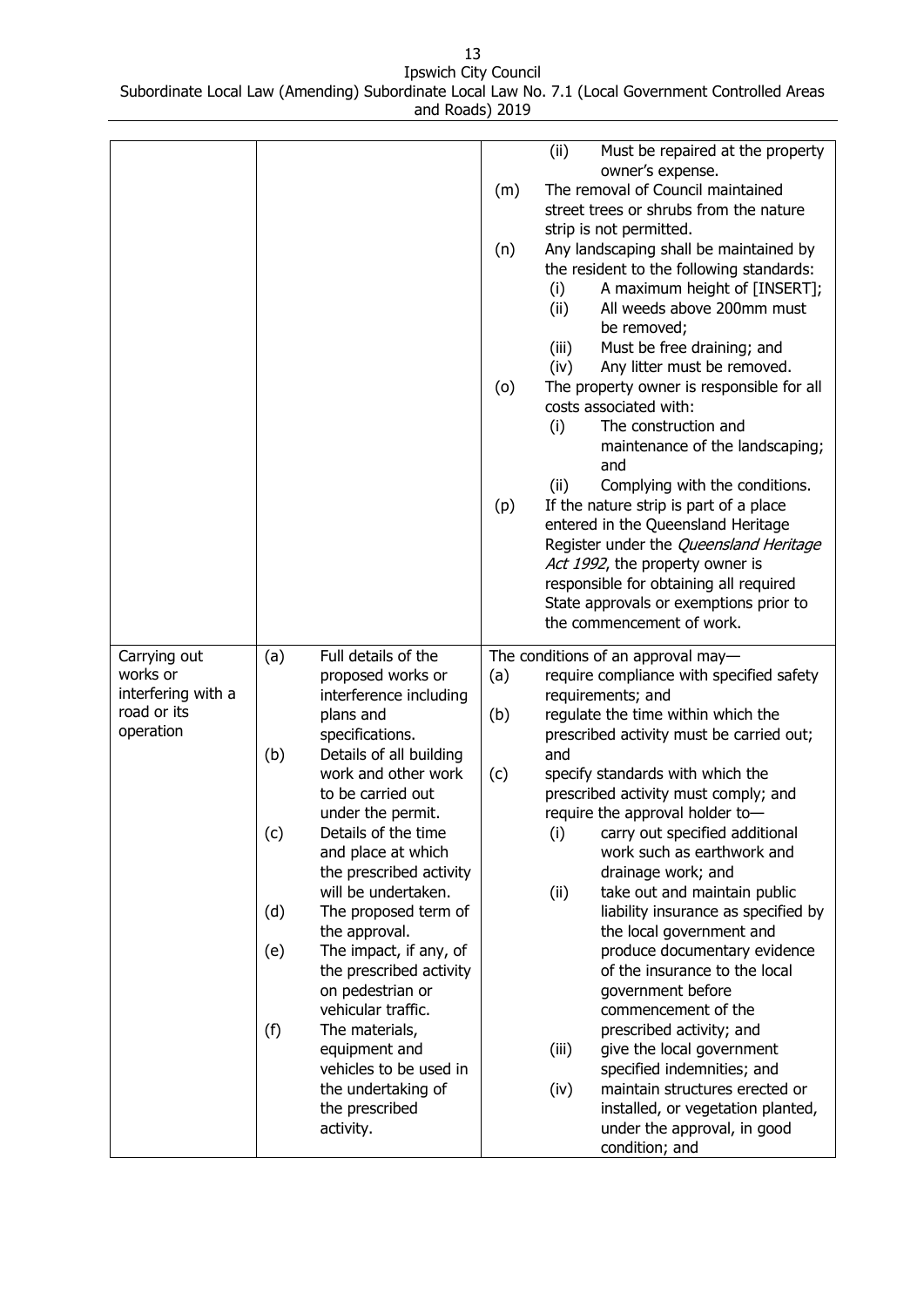|     | Plans and      |                                      |     |       | remove a structure erected or                                 |
|-----|----------------|--------------------------------------|-----|-------|---------------------------------------------------------------|
| (g) | specifications |                                      |     | (v)   | installed, under the approval, at                             |
|     | detailing-     |                                      |     |       | the end of a stated period; and                               |
|     | (i)            | the relevant                         |     | (vi)  | exhibit specified signage                                     |
|     |                | part of the                          |     |       | warning about the conduct of                                  |
|     |                | road that is                         |     |       | the prescribed activity; and                                  |
|     |                | to be used for                       |     | (vii) | if the undertaking of the                                     |
|     |                | the                                  |     |       | prescribed activity results in                                |
|     |                | undertaking                          |     |       | damage or loss of amenity to a                                |
|     |                | of the                               |     |       | local government controlled area                              |
|     |                | prescribed                           |     |       | or a road $-$ promptly rectify the                            |
|     |                | activity; and                        |     |       | damage or loss of amenity.                                    |
|     | (ii)           | the proposed                         | (d) |       | The conditions of an approval may                             |
|     |                | location of                          |     |       | require the approval holder to take                           |
|     |                | each                                 |     |       | specified measures to-                                        |
|     |                | structure and                        |     | (i)   | prevent harm to human health                                  |
|     |                | item of                              |     |       | or safety of persons involved in,                             |
|     |                | equipment to                         |     |       | or affected by, the undertaking                               |
|     |                | be used in<br>the                    |     |       | of the prescribed activity; and<br>prevent loss of amenity or |
|     |                | undertaking                          |     | (ii)  | nuisance resulting from the                                   |
|     |                | of the                               |     |       | undertaking of the prescribed                                 |
|     |                | prescribed                           |     |       | activity; and                                                 |
|     |                | activity; and                        |     | (iii) | ensure that the undertaking of                                |
|     | (iii)          | the type and                         |     |       | the prescribed activity does not                              |
|     |                | location of                          |     |       | cause unsafe movement or                                      |
|     |                | any utility,                         |     |       | obstruction of vehicular or                                   |
|     |                | service or                           |     |       | pedestrian traffic.                                           |
|     |                | infrastructure                       |     |       |                                                               |
|     |                | to be used in                        |     |       |                                                               |
|     |                | the                                  |     |       |                                                               |
|     |                | undertaking                          |     |       |                                                               |
|     |                | of the                               |     |       |                                                               |
|     |                | prescribed                           |     |       |                                                               |
|     |                | activity.                            |     |       |                                                               |
| (h) |                | If requested-a<br>traffic management |     |       |                                                               |
|     |                | plan which details-                  |     |       |                                                               |
|     | (i)            | anticipated                          |     |       |                                                               |
|     |                | pedestrian                           |     |       |                                                               |
|     |                | and vehicular                        |     |       |                                                               |
|     |                | traffic which                        |     |       |                                                               |
|     |                | will be                              |     |       |                                                               |
|     |                | created by                           |     |       |                                                               |
|     |                | the                                  |     |       |                                                               |
|     |                | undertaking                          |     |       |                                                               |
|     |                | of the                               |     |       |                                                               |
|     |                | prescribed                           |     |       |                                                               |
|     |                | activity; and                        |     |       |                                                               |
|     | (ii)           | anticipated                          |     |       |                                                               |
|     |                | impact of the                        |     |       |                                                               |
|     |                | undertaking                          |     |       |                                                               |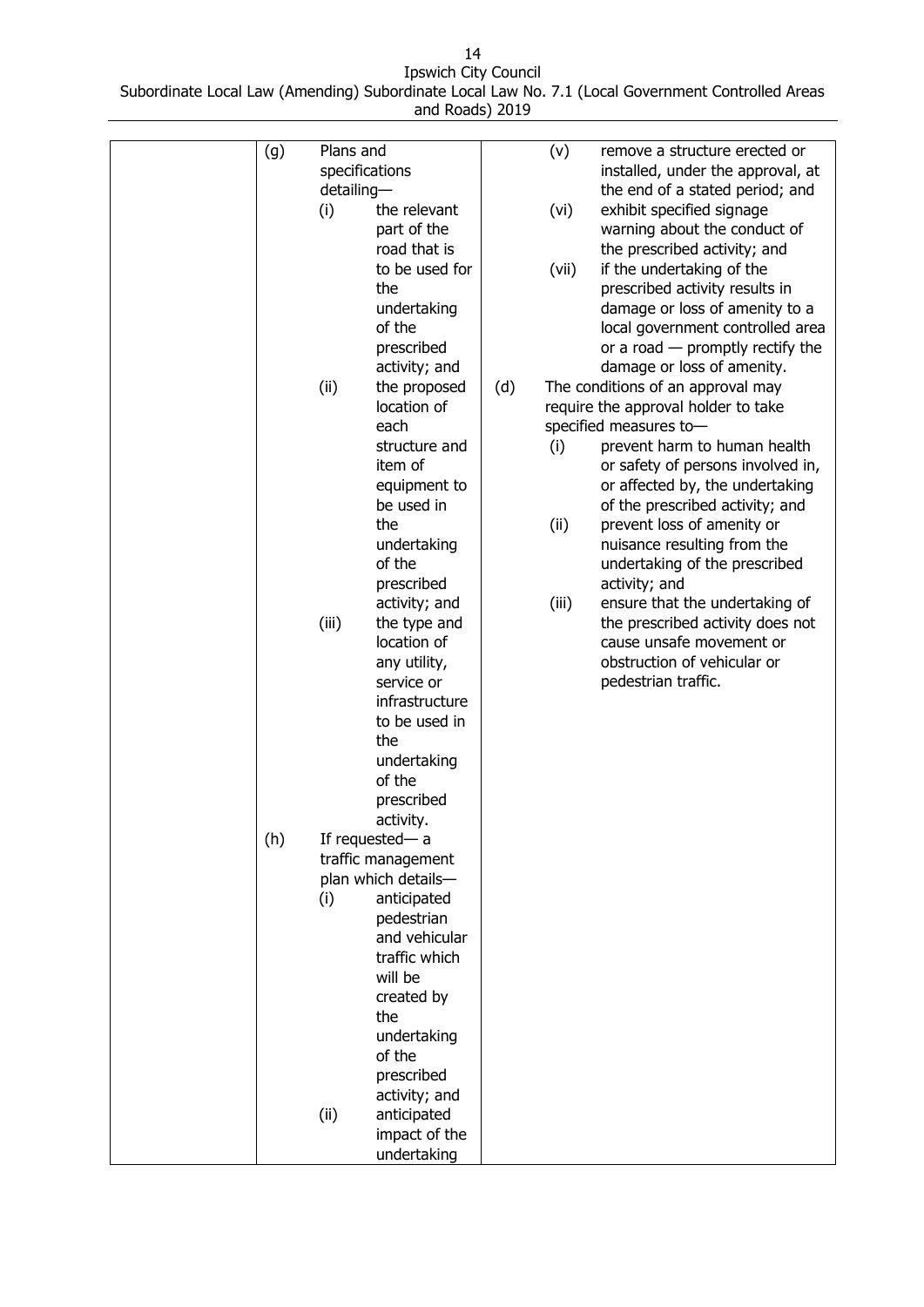|     |       | of the               |  |
|-----|-------|----------------------|--|
|     |       | prescribed           |  |
|     |       | activity on          |  |
|     |       |                      |  |
|     |       | the                  |  |
|     |       | movement of          |  |
|     |       | pedestrian           |  |
|     |       | and vehicular        |  |
|     |       |                      |  |
|     |       | traffic in the       |  |
|     |       | area                 |  |
|     |       | surrounding          |  |
|     |       | the place at         |  |
|     |       |                      |  |
|     |       | which the            |  |
|     |       | prescribed           |  |
|     |       | activity is to       |  |
|     |       | be                   |  |
|     |       |                      |  |
|     |       | undertaken;          |  |
|     |       | and                  |  |
|     | (iii) | how the              |  |
|     |       | applicant will       |  |
|     |       | minimise the         |  |
|     |       |                      |  |
|     |       | impact of the        |  |
|     |       | undertaking          |  |
|     |       | of the               |  |
|     |       | prescribed           |  |
|     |       |                      |  |
|     |       | activity on          |  |
|     |       | the                  |  |
|     |       | movement of          |  |
|     |       | pedestrian           |  |
|     |       | and vehicular        |  |
|     |       |                      |  |
|     |       | traffic in the       |  |
|     |       | area                 |  |
|     |       | surrounding          |  |
|     |       | the place at         |  |
|     |       | which the            |  |
|     |       |                      |  |
|     |       | prescribed           |  |
|     |       | activity is to       |  |
|     |       | be                   |  |
|     |       | undertaken.          |  |
| (i) |       | If requested $-$ a   |  |
|     |       |                      |  |
|     |       | report, study or     |  |
|     |       | certification from a |  |
|     |       | suitably qualified   |  |
|     |       | person about -       |  |
|     |       | the                  |  |
|     | (i)   |                      |  |
|     |       | undertaking          |  |
|     |       | of the               |  |
|     |       | prescribed           |  |
|     |       | activity             |  |
|     |       |                      |  |
|     |       | generally; or        |  |
|     | (ii)  | a specific           |  |
|     |       | aspect of the        |  |
|     |       | undertaking          |  |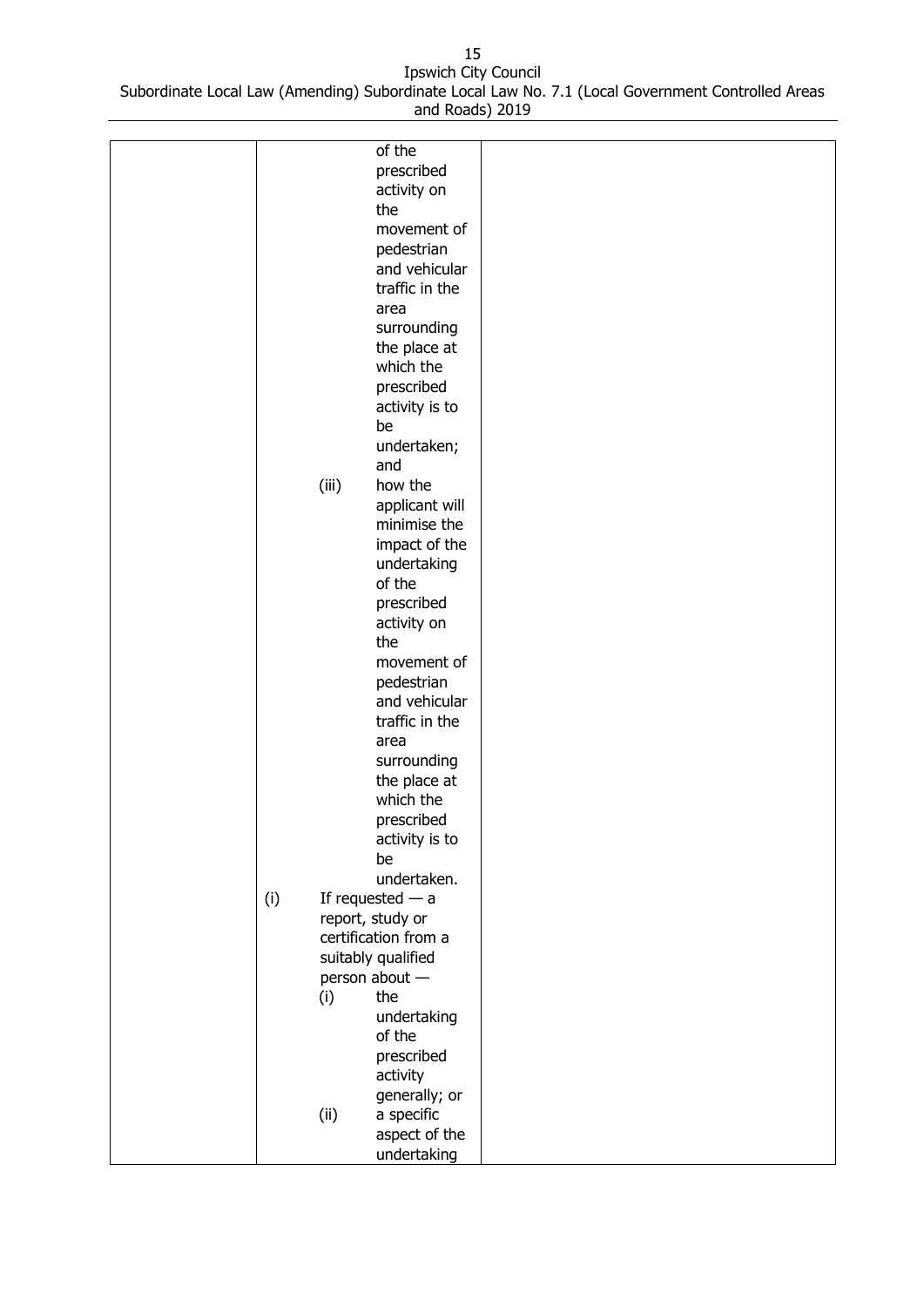| Personal tributes | (a) | of the<br>prescribed<br>activity.<br>Examples-<br>A certificate of a<br>registered professional<br>engineer about the<br>structural adequacy of a<br>structure, improvement<br>or building to be used in<br>the undertaking of the<br>prescribed activity.<br>A certificate of a<br>registered professional<br>engineer about the<br>extent to which the<br>undertaking of the<br>prescribed activity will<br>comply with relevant<br>requirements of the<br>Department of<br>Transport and Main<br>Roads' Manual of<br>Uniform Traffic Control<br>Devices.<br>the location and real | (a) | The personal tribute will be designed,                                              |
|-------------------|-----|--------------------------------------------------------------------------------------------------------------------------------------------------------------------------------------------------------------------------------------------------------------------------------------------------------------------------------------------------------------------------------------------------------------------------------------------------------------------------------------------------------------------------------------------------------------------------------------|-----|-------------------------------------------------------------------------------------|
|                   |     | property description                                                                                                                                                                                                                                                                                                                                                                                                                                                                                                                                                                 |     | constructed or placed as approved by                                                |
|                   |     | of where the personal<br>tribute is to be                                                                                                                                                                                                                                                                                                                                                                                                                                                                                                                                            | (b) | Council.<br>The applicant is responsible for any                                    |
|                   |     | placed;                                                                                                                                                                                                                                                                                                                                                                                                                                                                                                                                                                              |     | repair or maintenance of the tribute.                                               |
|                   | (b) | details of the personal                                                                                                                                                                                                                                                                                                                                                                                                                                                                                                                                                              | (c) | The tribute must be maintained in a                                                 |
|                   |     | tribute, including a                                                                                                                                                                                                                                                                                                                                                                                                                                                                                                                                                                 |     | clean, tidy and satisfactory condition and                                          |
|                   |     | map or diagram                                                                                                                                                                                                                                                                                                                                                                                                                                                                                                                                                                       |     | any damage, including graffiti, must be                                             |
|                   |     | which clearly shows                                                                                                                                                                                                                                                                                                                                                                                                                                                                                                                                                                  |     | removed by the applicant promptly.                                                  |
|                   |     | the location of the<br>facility for which the                                                                                                                                                                                                                                                                                                                                                                                                                                                                                                                                        | (d) | Council retains the right to use the land<br>adjacent to the tribute as it deems    |
|                   |     | personal tribute is                                                                                                                                                                                                                                                                                                                                                                                                                                                                                                                                                                  |     | appropriate, up to and including the                                                |
|                   |     | being proposed;                                                                                                                                                                                                                                                                                                                                                                                                                                                                                                                                                                      |     | moving of the tribute to another location                                           |
|                   | (c) | the period for which                                                                                                                                                                                                                                                                                                                                                                                                                                                                                                                                                                 |     | where fixed to Council infrastructure.                                              |
|                   |     | the personal tribute is<br>to be placed;                                                                                                                                                                                                                                                                                                                                                                                                                                                                                                                                             |     | Every attempt will be made to ensure<br>infrastructure is relocated as close to the |
|                   | (d) | details of the                                                                                                                                                                                                                                                                                                                                                                                                                                                                                                                                                                       |     | original location as feasible.                                                      |
|                   |     | proposed                                                                                                                                                                                                                                                                                                                                                                                                                                                                                                                                                                             | (e) | Council maintains the right to remove or                                            |
|                   |     | maintenance of the                                                                                                                                                                                                                                                                                                                                                                                                                                                                                                                                                                   |     | relocate the tribute should the site be                                             |
|                   |     | tribute.                                                                                                                                                                                                                                                                                                                                                                                                                                                                                                                                                                             |     | redeveloped for an alternative use or<br>significantly changed in character.        |
|                   |     |                                                                                                                                                                                                                                                                                                                                                                                                                                                                                                                                                                                      |     | Council does not guarantee the retention                                            |
|                   |     |                                                                                                                                                                                                                                                                                                                                                                                                                                                                                                                                                                                      |     | of any personal tribute beyond the life of                                          |
|                   |     |                                                                                                                                                                                                                                                                                                                                                                                                                                                                                                                                                                                      |     | the infrastructure to which it is affixed.                                          |
|                   |     |                                                                                                                                                                                                                                                                                                                                                                                                                                                                                                                                                                                      | (f) | All plaques surrendered to Council shall                                            |
|                   |     |                                                                                                                                                                                                                                                                                                                                                                                                                                                                                                                                                                                      |     | be disposed of in accordance with the<br>relevant Council policy.                   |
|                   |     |                                                                                                                                                                                                                                                                                                                                                                                                                                                                                                                                                                                      | (g) | Personal tributes which have been                                                   |
|                   |     |                                                                                                                                                                                                                                                                                                                                                                                                                                                                                                                                                                                      |     | placed in any location without                                                      |
|                   |     |                                                                                                                                                                                                                                                                                                                                                                                                                                                                                                                                                                                      |     | authorisation, or which do not comply                                               |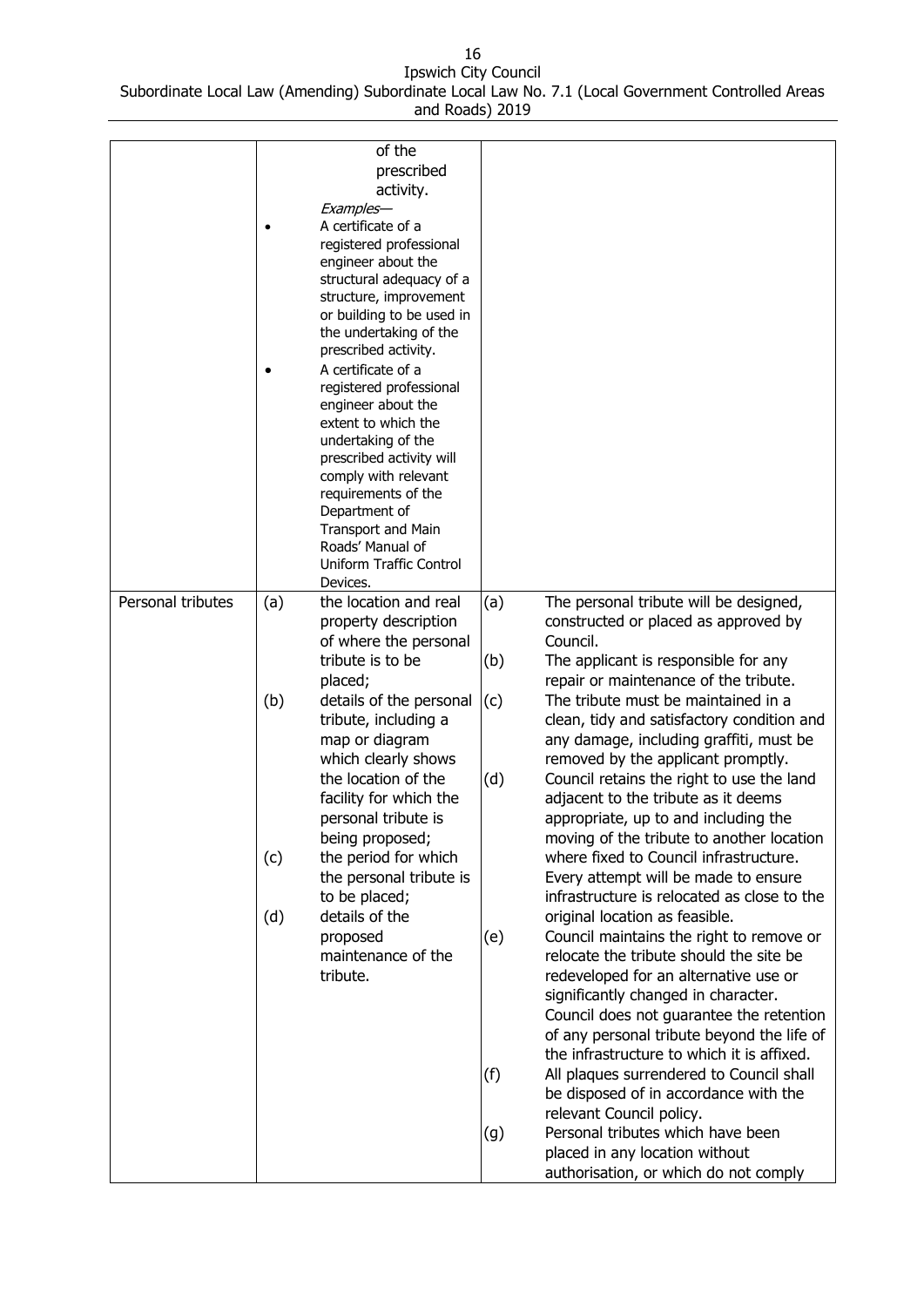|                        | with the conditions of a permit may be<br>removed by the local government.                                                                                                                                                                                                                                                                                                                                                                                                                                                                                                                                                                                                                                                                                                                                                                                                                                                                                                                                                                                                                                                                                                                                                                                                                                                                                                                                                                                                                                                                                                                                                                                                                                                                                                                                                                                                                                                                                                                                                                                                                                           |
|------------------------|----------------------------------------------------------------------------------------------------------------------------------------------------------------------------------------------------------------------------------------------------------------------------------------------------------------------------------------------------------------------------------------------------------------------------------------------------------------------------------------------------------------------------------------------------------------------------------------------------------------------------------------------------------------------------------------------------------------------------------------------------------------------------------------------------------------------------------------------------------------------------------------------------------------------------------------------------------------------------------------------------------------------------------------------------------------------------------------------------------------------------------------------------------------------------------------------------------------------------------------------------------------------------------------------------------------------------------------------------------------------------------------------------------------------------------------------------------------------------------------------------------------------------------------------------------------------------------------------------------------------------------------------------------------------------------------------------------------------------------------------------------------------------------------------------------------------------------------------------------------------------------------------------------------------------------------------------------------------------------------------------------------------------------------------------------------------------------------------------------------------|
| Seasonal Sports<br>Use | 1. Definitions<br><b>Claims</b> – liabilities, losses, penalties, payments,<br>costs, charges, expenses including in negligence,<br>trespass, some other tort, contract, under<br>statute or otherwise and whether direct, indirect<br>or consequential in relation to:<br>(a) the use or occupation of the Site by<br>you or Your People; or<br>(b) any personal injury to, death of or<br>property damage suffered by, any of<br>Your People when on the Site; or<br>(c) your breach of this permit.<br><b>Consumables</b> $-$ payments for facilities and<br>services listed in the Permit Details.<br><b>Council</b> - Ipswich City Council.<br><b>Delegate</b> $-$ a staff member from Council with<br>the authority to discuss and approve your<br>permit/licence<br><b>Local Laws</b> - Ipswich City Council Local Laws<br><b>Priority Use Hours</b> $-$ the Hours of Use during<br>the Periods Covered during the Term if any<br>Hours of Use are specified in the Permit Details,<br>or otherwise all hours during the Term.<br><b>Schedule of Fees and Charges - the schedule</b><br>of fees and charges forming part of Council's<br>adopted budget from time to time.<br><b>Term</b> – the period from the Start Time on the<br>Start Date until the Finish Time on the Finish<br>Date or the earlier date on which this permit is<br>revoked or cancelled.<br>You/your $-$ the Permittee.<br>Your People $-$ your employees, members and<br>volunteers, and any other person who comes to<br>the Site at your express or implied invitation.<br>2. Overview<br>2.1 Council gives you the right to use<br>the Premises during the Term on the<br>terms and conditions of this permit.<br>2.2 Council retains possession of the<br>Premises. This permit does not give you<br>any interest in, nor does it give you<br>exclusive possession of, the Premises.<br>You cannot exclude Council or its<br>employees or agents from the Premises<br>at any time.<br>2.3 The rights given to you by this<br>permit are personal to you. You cannot<br>transfer or mortgage those rights to any<br>other person. |
|                        | 3. Payments                                                                                                                                                                                                                                                                                                                                                                                                                                                                                                                                                                                                                                                                                                                                                                                                                                                                                                                                                                                                                                                                                                                                                                                                                                                                                                                                                                                                                                                                                                                                                                                                                                                                                                                                                                                                                                                                                                                                                                                                                                                                                                          |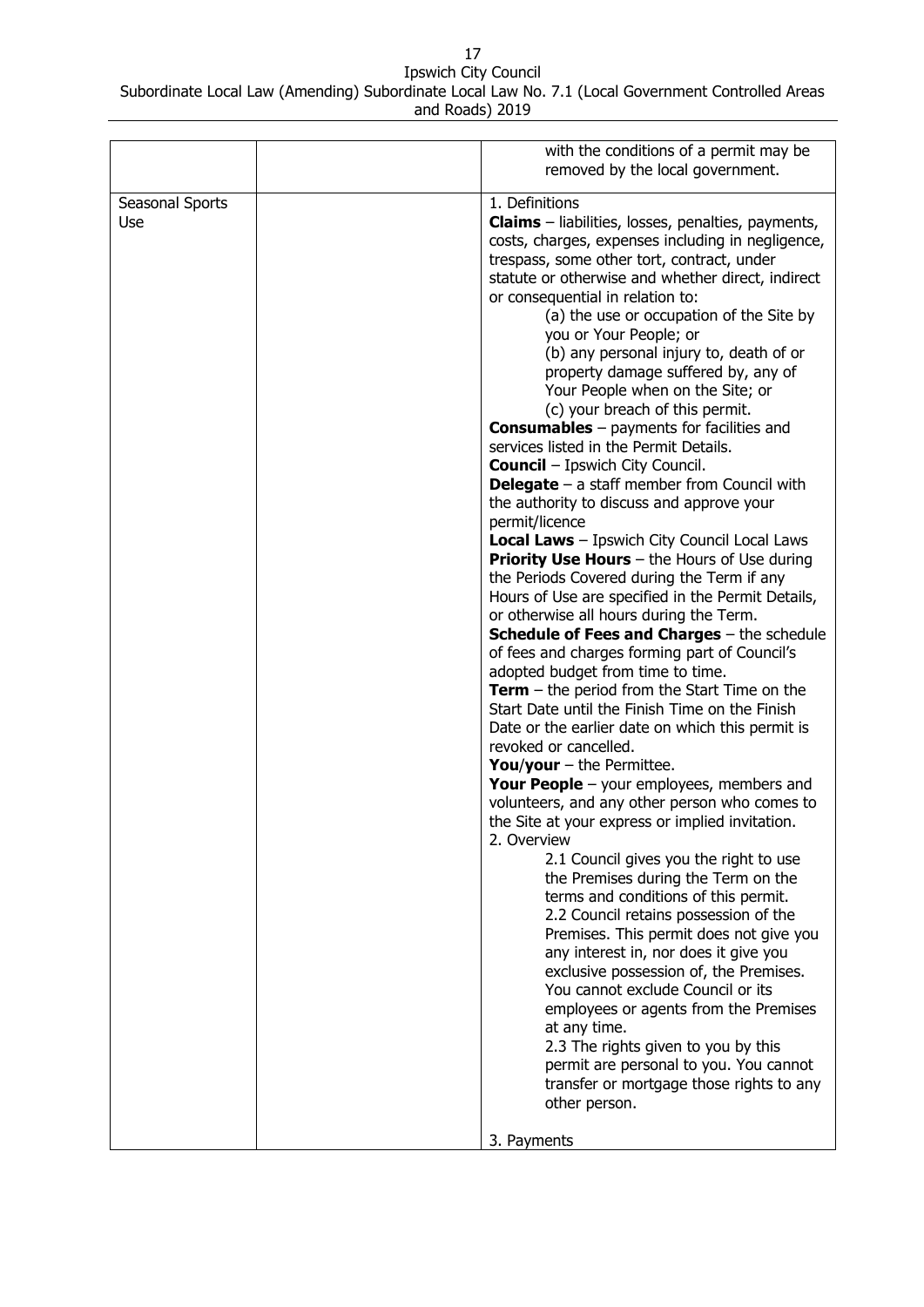| 3.1 At the start of each Permit Fee<br>Period, you must pay the Permit Fee<br>Amount to Council. Each of these<br>payments is the Permit Fee in advance<br>for that<br>Permit Fee Period.<br>3.2 You are not entitled to any refund of<br>a Permit Fee paid in advance for a<br>Permit Fee Period, even if this permit is<br>revoked or cancelled or ends before the<br>end of that Permit Fee Period, unless<br>Council in its discretion decides to give<br>you a refund.<br>3.3 You must pay for Consumables for<br>the Premises during the Term. If a<br>Consumable for the Premises during the<br>Term covers a period during which the<br>Premises were used by you and by<br>someone else, Council will apportion the<br>amount of the Consumable on a fair<br>basis decided by Council and you must<br>pay your share as apportioned by<br>Council. |
|-------------------------------------------------------------------------------------------------------------------------------------------------------------------------------------------------------------------------------------------------------------------------------------------------------------------------------------------------------------------------------------------------------------------------------------------------------------------------------------------------------------------------------------------------------------------------------------------------------------------------------------------------------------------------------------------------------------------------------------------------------------------------------------------------------------------------------------------------------------|
| 4. Bond Amount                                                                                                                                                                                                                                                                                                                                                                                                                                                                                                                                                                                                                                                                                                                                                                                                                                              |
| 4.1 You must pay the Bond Amount to<br>Council before the Start Date. Council<br>may deny you and Your People the<br>exercise of any rights under this permit<br>until you do so.<br>4.2 Council may use the Bond Amount<br>to:<br>(a) satisfy your obligation to<br>make a payment under this<br>permit that you have not paid<br>on time; or<br>(b) compensate Council for any<br>cost, loss or expense paid or<br>incurred by Council due to a<br>breach by you of this permit; or<br>(c) deduct an amount payable<br>by you to Council and referred<br>to in subclause 7.5; or<br>(d) satisfy any Claims against<br>Council which are covered by                                                                                                                                                                                                        |
| your release or indemnity under                                                                                                                                                                                                                                                                                                                                                                                                                                                                                                                                                                                                                                                                                                                                                                                                                             |
| subclause 8.2.                                                                                                                                                                                                                                                                                                                                                                                                                                                                                                                                                                                                                                                                                                                                                                                                                                              |
| 4.3 If Council uses any of the Bond                                                                                                                                                                                                                                                                                                                                                                                                                                                                                                                                                                                                                                                                                                                                                                                                                         |
| Amount under subclause 4.2 and gives                                                                                                                                                                                                                                                                                                                                                                                                                                                                                                                                                                                                                                                                                                                                                                                                                        |
| you notice requiring you to do so, you                                                                                                                                                                                                                                                                                                                                                                                                                                                                                                                                                                                                                                                                                                                                                                                                                      |
| must restore the Bond Amount by                                                                                                                                                                                                                                                                                                                                                                                                                                                                                                                                                                                                                                                                                                                                                                                                                             |
| paying to Council the amount used.                                                                                                                                                                                                                                                                                                                                                                                                                                                                                                                                                                                                                                                                                                                                                                                                                          |
| Council may deny you and Your People<br>the exercise of any rights under this                                                                                                                                                                                                                                                                                                                                                                                                                                                                                                                                                                                                                                                                                                                                                                               |
| permit until you do so.                                                                                                                                                                                                                                                                                                                                                                                                                                                                                                                                                                                                                                                                                                                                                                                                                                     |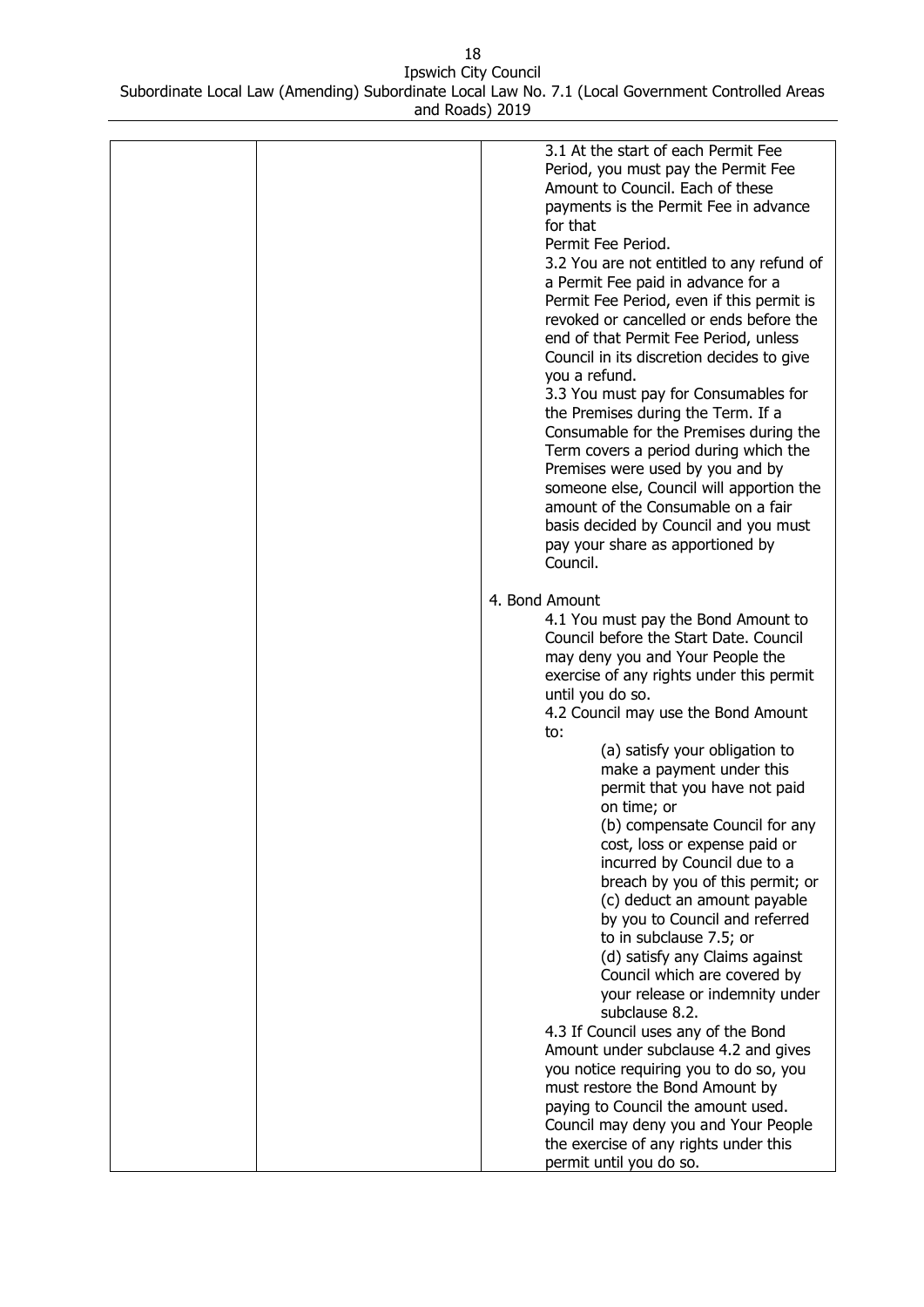| 4.4 Council will refund the Bond Amount<br>to you if and to the extent that:<br>(a) there is a Bond Amount; and<br>(b) you have paid the Bond<br>Amount to Council; and<br>(c) the End Date has arrived;<br>and<br>(d) the inspection referred to in<br>subclause 7.2 has occurred; and<br>(e) Council has not used and is<br>not entitled to use the Bond<br>Amount under subclause 4.2;<br>and<br>(f) Council does not have a legal<br>obligation to pay the Bond<br>Amount to anyone else.<br>4.5 You agree with Council to contract<br>out of sections 95 (to the extent it would<br>require Council to give a notice to the<br>Applicant), 96, 117, 118 (to the extent it<br>allows Council to give a notice to you),<br>120, 121(4), 123, 125, 126, 128, 129,<br>130 (to the extent it allows Council to<br>give a notice to you), 132(3)(d), 132(4),<br>134(1), 135, 142, 143 and 157(1) of the<br>Personal Property Securities Act 2009 so<br>that those sections will not apply in<br>respect of the Bond Amount or any<br>security interest in the Bond Amount<br>held by Council.<br>4.6 Council may, on its own initiative<br>and at any time, lodge and register a<br>financing statement or a financing |
|-----------------------------------------------------------------------------------------------------------------------------------------------------------------------------------------------------------------------------------------------------------------------------------------------------------------------------------------------------------------------------------------------------------------------------------------------------------------------------------------------------------------------------------------------------------------------------------------------------------------------------------------------------------------------------------------------------------------------------------------------------------------------------------------------------------------------------------------------------------------------------------------------------------------------------------------------------------------------------------------------------------------------------------------------------------------------------------------------------------------------------------------------------------------------------------------------------------------------|
| change statement under the Personal<br>Property Securities Act 2009 in relation<br>to any security interest created by this<br>permit.                                                                                                                                                                                                                                                                                                                                                                                                                                                                                                                                                                                                                                                                                                                                                                                                                                                                                                                                                                                                                                                                                |
| 5. Use of the Premises<br>5.1 Subject to clause 10, you and Your<br>People may use the Premises during the<br>Priority Use Hours for the conduct of<br>Permitted Activities. During the Priority<br>Use Hours, you and Your People may<br>use the other parts of the Site that are<br>set apart for access to the Premises, to<br>access the Premises.<br>5.2 You must not use the Premises at<br>any time:<br>(a) for a purpose other than the                                                                                                                                                                                                                                                                                                                                                                                                                                                                                                                                                                                                                                                                                                                                                                       |
| conduct of Permitted Activities;<br>or<br>(b) outside the Priority Use<br>Hours (except under clause 11).                                                                                                                                                                                                                                                                                                                                                                                                                                                                                                                                                                                                                                                                                                                                                                                                                                                                                                                                                                                                                                                                                                             |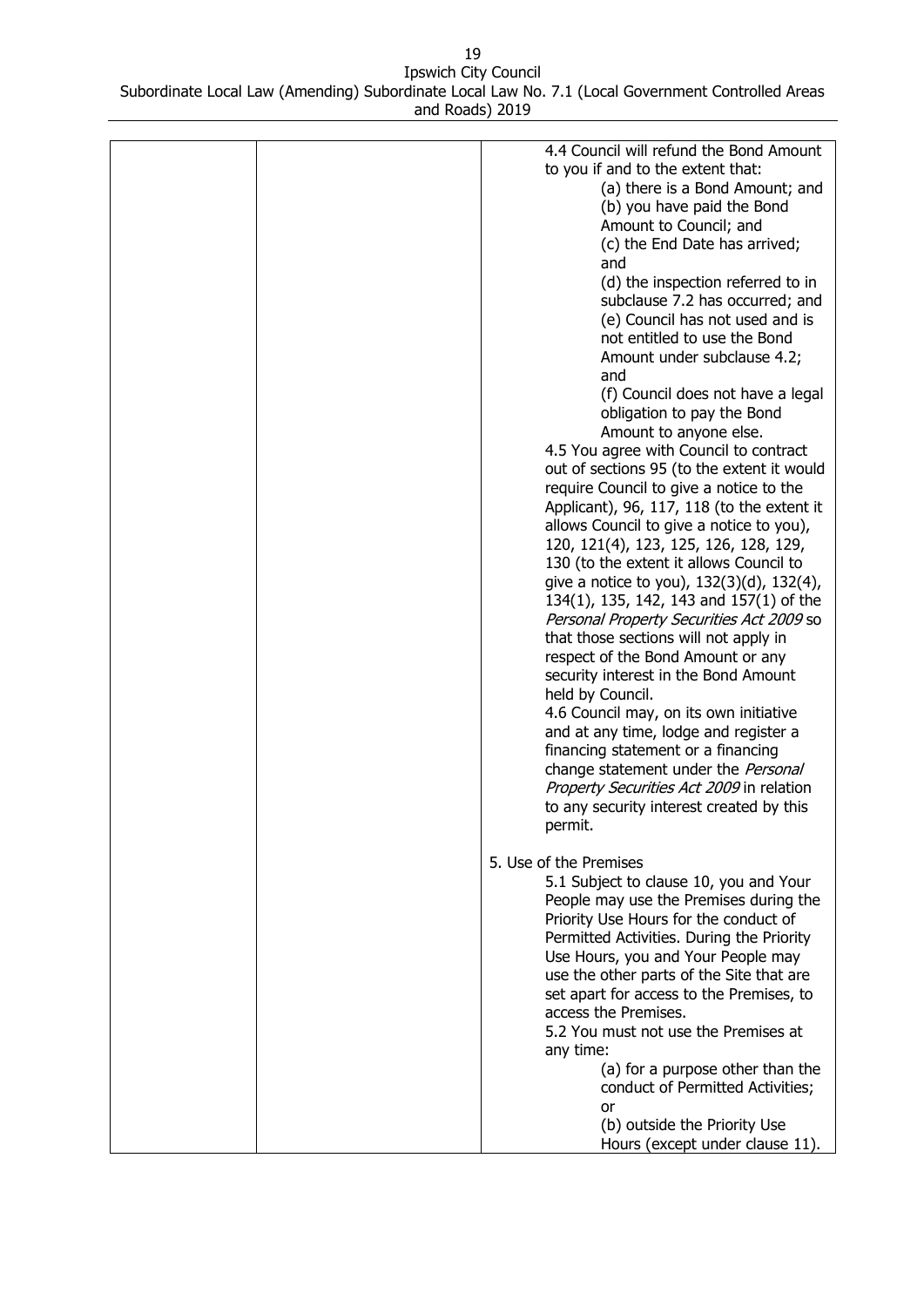| 5.3 You must not obstruct public access     |
|---------------------------------------------|
| to and use of the Site.                     |
| 5.4 You must ensure that:                   |
| (a) any electrical equipment that           |
| you or Your People use on the               |
|                                             |
| Premises is regularly inspected             |
| (at three-monthly intervals at a            |
| minimum) and is safe and fit                |
| for its purpose; and                        |
| (b) any extension cord that you             |
| or Your People use on the                   |
| Premises does not exceed 25                 |
| metres in length; and                       |
| (c) you and Your People do not              |
|                                             |
| use any double adaptors or                  |
| "piggy back" plugs on the                   |
| Premises; and                               |
| (d) any generator that you or               |
| Your People use on the Premises             |
| is fitted with a working residual-          |
| current device (RCD).                       |
| 5.5 All fixtures to the Site (buildings and |
| things that are fixed to the land or a      |
| building, such as light towers, lights,     |
| coldrooms, gas control units and pipes,     |
|                                             |
| bars, carpets and so on) become,            |
| subject to any provisions of the Land Act   |
| 1994, including section 34H and 66 of       |
| the Land Act 1994, the property of          |
| Council as soon as they become fixtures.    |
| 5.6 In accordance with Council's smoke      |
| free environment policy, smoking is         |
| prohibited within all buildings owned by    |
| or under the trusteeship of Council. You    |
| must not allow, and must do your best       |
| to prevent or stop, smoking by any of       |
|                                             |
| Your People in any building on the Site.    |
| 5.7 You must not apply for, or change       |
| (including by extending the hours of        |
| operation), a liquor licence or liquor      |
| permit for the Site unless you have the     |
| approval of the Delegate to do so.          |
| 5.8 You must not carry out any gaming       |
| or gambling activities on the Site.         |
| 5.9 Unless you have the approval of the     |
| Delegate to do so, you must not:            |
|                                             |
| (a) construct anything, or install          |
| a fixture, on the Site; or                  |
| (b) alter or fence the Site; or             |
| (c) display any signs on the Site;          |
| or                                          |
| (d) carry out any earthworks or             |
| building work on, or modify, the            |
| Site; or                                    |
|                                             |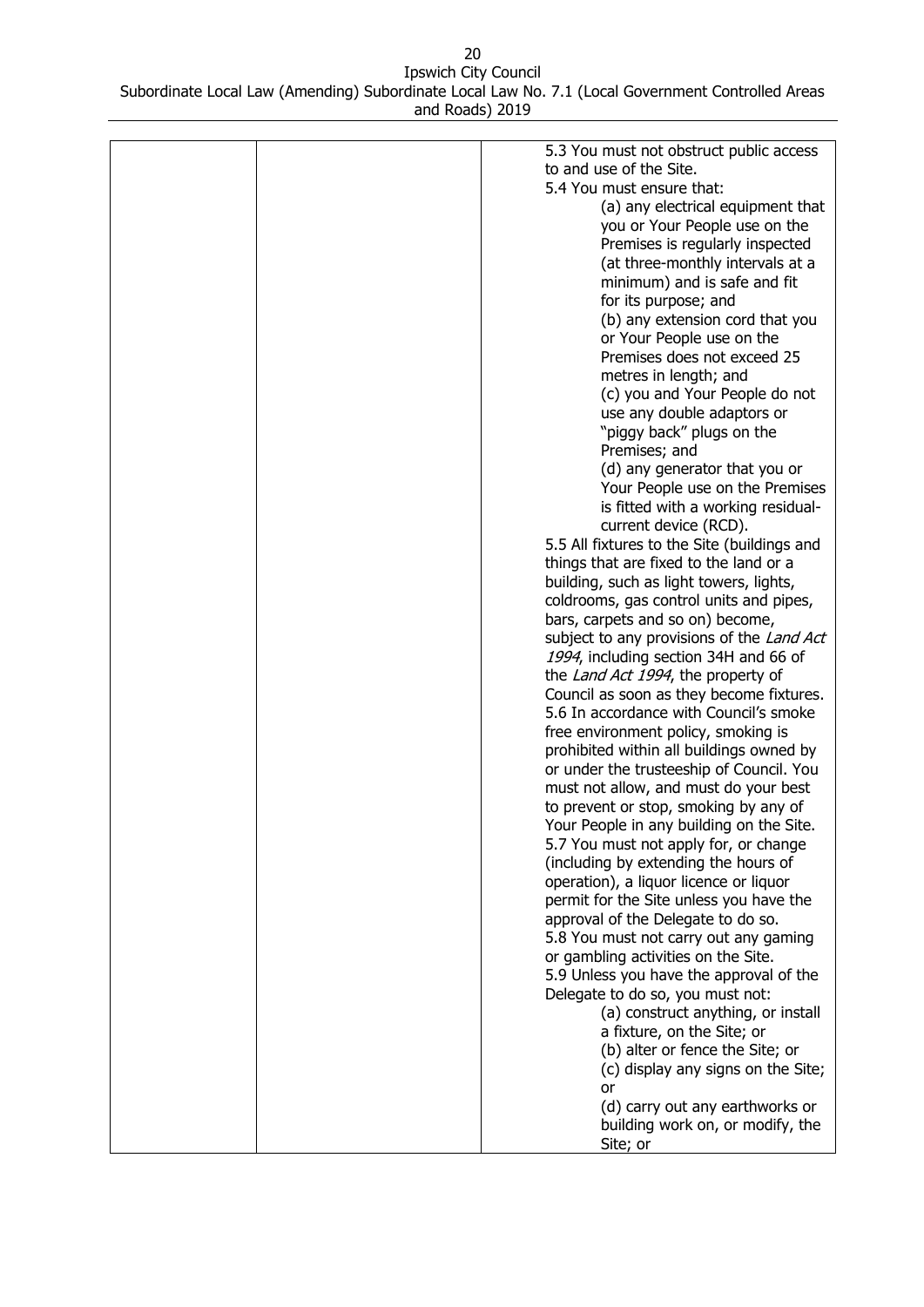| (e) destroy, damage or remove<br>any trees, shrubs or landscaping |
|-------------------------------------------------------------------|
|                                                                   |
| on the Site.                                                      |
| 5.10 You must comply with all laws                                |
| (including Council's local laws and                               |
| subordinate local laws) in relation to the                        |
| use of the Premises, for example:                                 |
| (a) you must comply with the                                      |
| <b>Environmental Protection Act</b>                               |
| 1994 and the Environmental                                        |
| Protection (Noise) Policy 2008 in                                 |
| relation to noise levels,                                         |
| operating hours and other                                         |
| matters concerning the use of                                     |
| sound amplification equipment;                                    |
| and                                                               |
| (b) you must comply with the                                      |
| Food Act 2006 and the Food                                        |
| Regulation 2006 in relation to                                    |
| the sale of food; and                                             |
| (c) you must comply with the                                      |
| Electrical Safety Act 2002 and                                    |
| the Electrical Safety Regulation                                  |
| 2002.                                                             |
| 5.11 You must not use the Site in a way                           |
| that causes unreasonable annoyance,                               |
| disturbance or nuisance to other users of                         |
| the Site, neighbours of the Site, Council                         |
| or the community.                                                 |
| 5.12 If Council has set aside any part of                         |
| the Premises for the use of another                               |
| person or organisation for the storage of                         |
| goods, you must not use or access that                            |
| part of the Premises or move or interfere                         |
| with any goods stored there.                                      |
|                                                                   |
| 6. Maintenance and Management                                     |
| 6.1 You must ensure that:                                         |
| (a) during the Term you keep,                                     |
| and at the end of the Term you                                    |
| leave, the Premises (and any                                      |
| part of the Site used or accessed                                 |
| by Your People) clean and tidy                                    |
| and in the same condition as at                                   |
| the start of the Term; and                                        |
| (b) you fix any damage done to                                    |
| the Premises (and any part of                                     |
| the Site used or accessed by                                      |
| Your People) during the Term,                                     |
| except to the extent that the                                     |
| damage was due to fair wear                                       |
| and tear or was done by                                           |
| someone other than Your                                           |
| People.                                                           |
|                                                                   |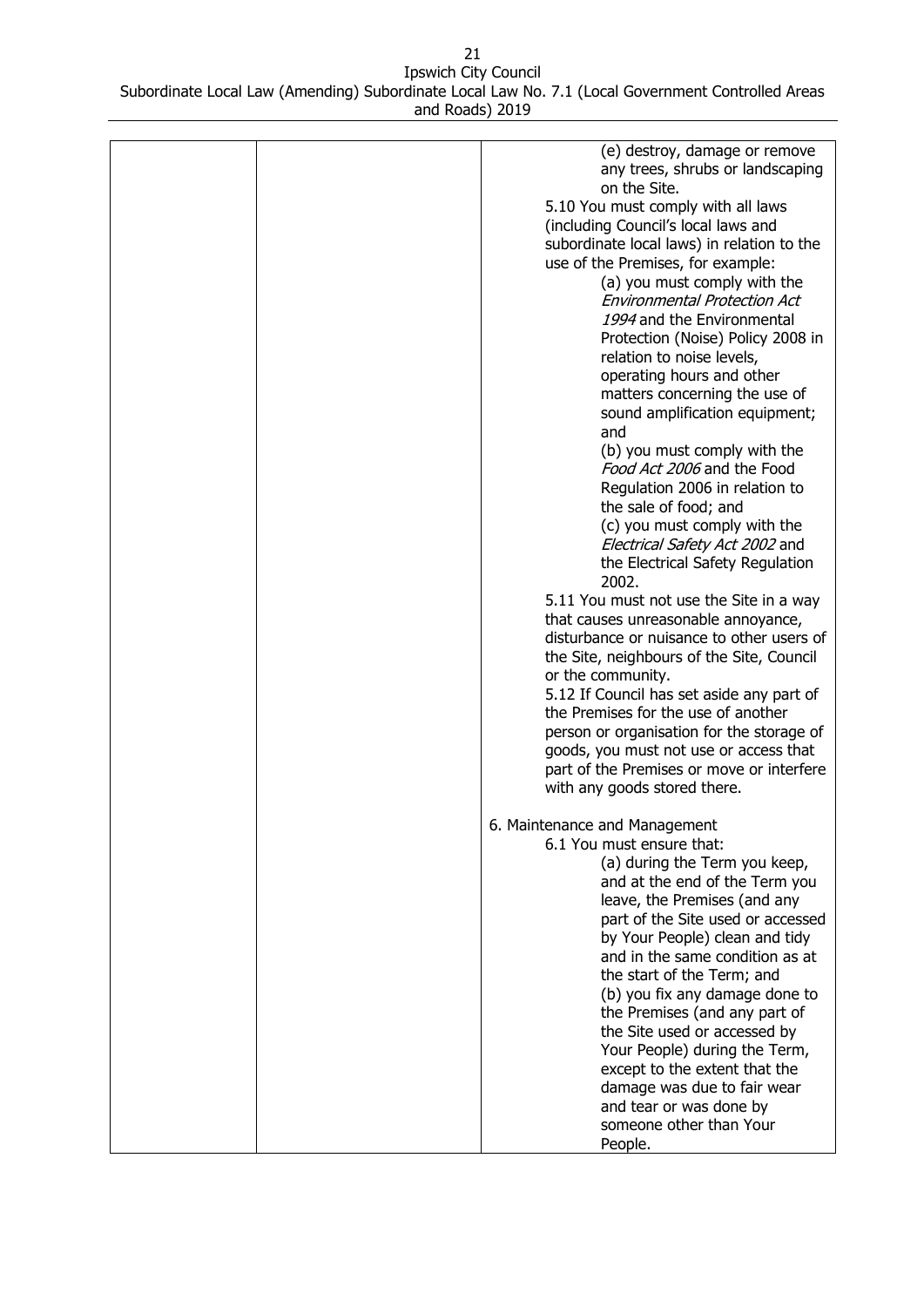| 6.2 In addition to your general            |
|--------------------------------------------|
| obligations under subclause 6.1,           |
| if there is a maintenance                  |
| schedule attached to this permit           |
| which sets out specific                    |
|                                            |
| maintenance obligations, you               |
| must comply with the                       |
| obligations set out in the                 |
| maintenance schedule.                      |
| 6.3 You must not perform any other         |
| maintenance at the Site unless you have    |
| the approval of the Delegate, or you are   |
| obliged by this permit, to do so. If you   |
| perform any maintenance at the Site:       |
| (a) you must perform the                   |
| maintenance to a standard                  |
|                                            |
| satisfactory to Council; and               |
| (b) Council may recover from               |
| you, as a debt, any expense                |
| incurred by Council in rectifying          |
| any maintenance that was not               |
| performed to that standard.                |
| 6.4 At the end of the Term, you must       |
| remove all of your goods, and those of     |
| Your People, from the Site. If any of      |
| those goods remain on the Site:            |
| (a) Council may remove, store,             |
| sell or deal with the goods and            |
| treat them as Council's property;          |
|                                            |
| and                                        |
| (b) Council may recover from               |
| you, as a debt, any expense                |
| incurred by Council in doing so;           |
| and                                        |
| (c) you will be liable for any             |
| Claims made against Council for            |
| doing so; and                              |
| (d) Council does not have to               |
| give you any proceeds from                 |
| selling or dealing with the                |
| goods.                                     |
| 6.5 You must ensure that no glass          |
| containers are used by you or Your         |
|                                            |
| People on the Site and that all cans and   |
| ring tops are disposed of properly.        |
| 7. Condition Reports                       |
| 7.1 On or about on the Start Date,         |
|                                            |
| representatives of yours and Council are   |
| to jointly prepare and sign a condition    |
| report that describes the condition of the |
| Premises, lists any goods belonging to     |
| Council which are included with the        |
| Premises and describes the condition of    |
| those goods. If a representative of yours  |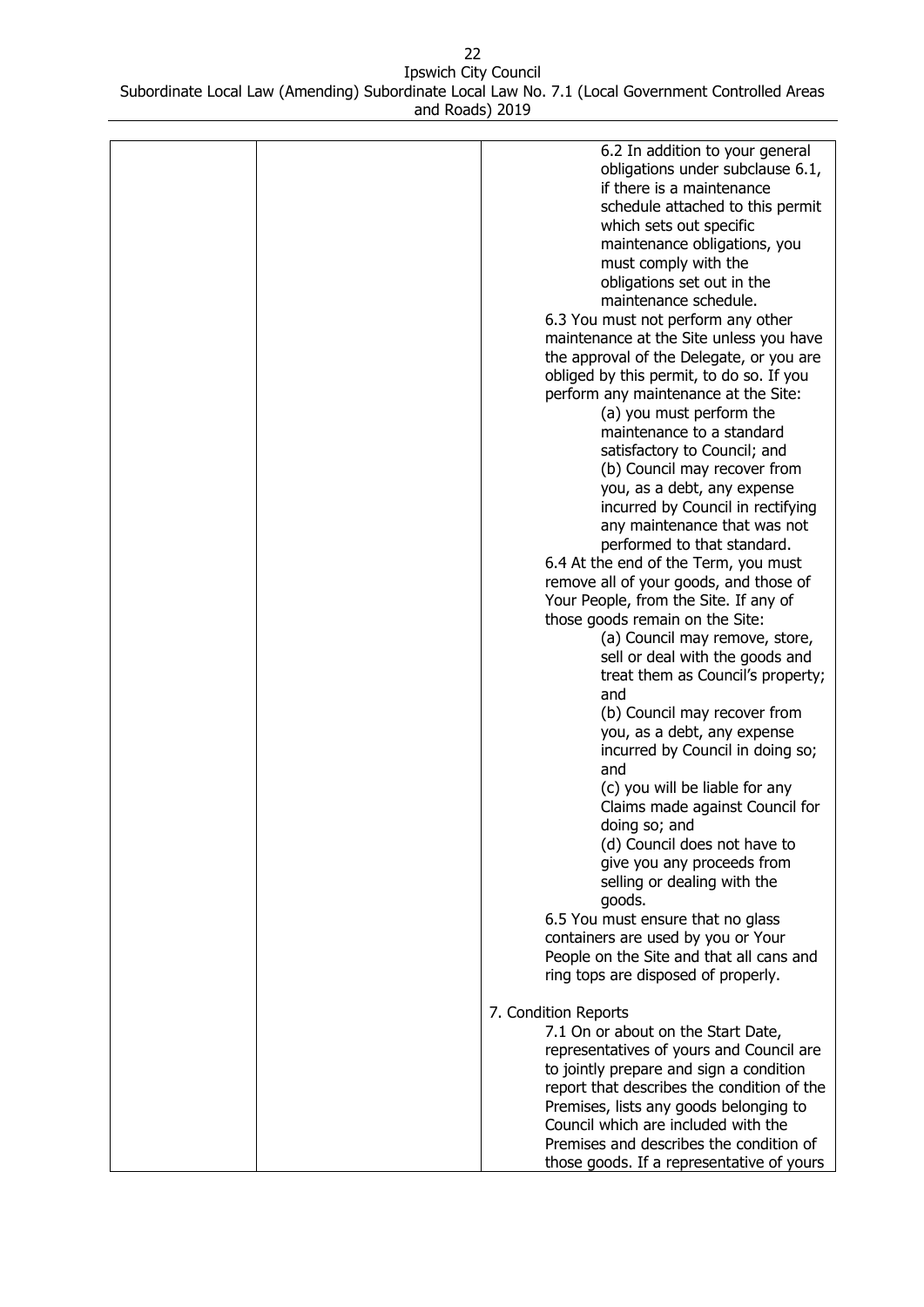| does not jointly prepare the condition      |
|---------------------------------------------|
| report with Council or does not sign it,    |
| Council may itself prepare and sign the     |
|                                             |
| condition report and give it to you. The    |
| condition report referred to here is called |
| the Entry Condition Report.                 |
| 7.2 At the Finish Date, you must arrange    |
| for a representative of yours to carry out  |
| an inspection of the Premises with a        |
|                                             |
| representative of Council. The purpose      |
| of the inspection is to:                    |
| (a) compare the current                     |
| condition of the Premises with              |
| their condition as documented in            |
| the Entry Condition Report; and             |
| (b) ascertain whether any goods             |
|                                             |
| listed in the Entry Condition               |
| Report are still in the Premises            |
| and compare their current                   |
| condition with their condition as           |
| documented in the Entry                     |
| Condition Report; and                       |
| (c) jointly prepare a condition             |
|                                             |
| report documenting those                    |
| matters and recording any                   |
| points of disagreement.                     |
| 7.3 If at the time of the inspection the    |
| condition of the Premises is not the        |
| same as their condition as documented       |
| in the Entry Condition Report, you must     |
| pay for any repairs required by Council     |
| to restore the Premises to that condition.  |
|                                             |
| 7.4 If at the time of the inspection:       |
| (a) any goods listed in the Entry           |
| Condition Report are missing                |
| from the Premises, you must                 |
| pay Council to replace them; or             |
| (b) the condition of any goods is           |
| not the same as their condition             |
| as documented in the Entry                  |
|                                             |
| Condition Report, you must pay              |
| for any repairs required by                 |
| Council to restore the goods to             |
| that condition (or to replace the           |
| goods if, in Council's reasonable           |
| opinion, the goods can't be                 |
| economically repaired).                     |
|                                             |
| 7.5 The amounts payable by you under        |
| subclause 7.3 or 7.4 are the amounts        |
| reasonably estimated by Council as the      |
| cost of the repairs or replacement.         |
|                                             |
| 8. Your Liabilities and Insurance           |
| 8.1 You are responsible for the acts,       |
| omissions and conduct of Your People.       |
|                                             |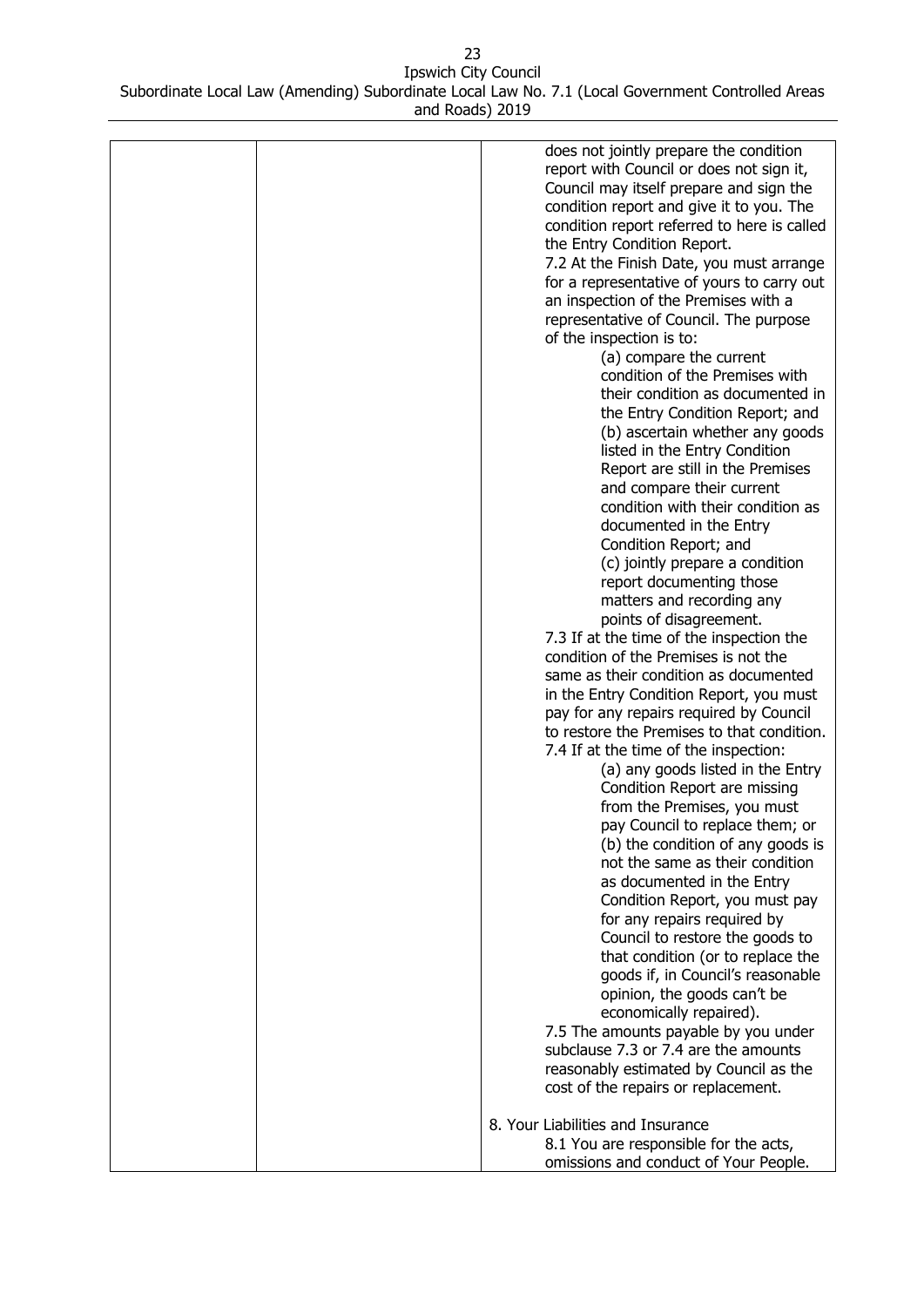| For the purposes of this permit, an act,            |
|-----------------------------------------------------|
| omission or conduct of any of Your                  |
| People has the same effect as if it was             |
| your own act, omission or conduct.                  |
| 8.2 Both during the Term and after the              |
| end of the Term:                                    |
| (a) you release Council and its                     |
| employees and agents from all                       |
| Claims, except to the extent that                   |
| the Claims arise from their                         |
| negligence; and                                     |
| (b) you indemnify Council and                       |
| its employees and agents from                       |
| and against all Claims, except to                   |
| the extent that the Claims arise                    |
| from their negligence.                              |
| 8.3 You must hold, and maintain                     |
|                                                     |
| throughout the Term, public liability<br>insurance: |
| (a) in your name and with                           |
| Council's interest noted; and                       |
| (b) which covers you per claim                      |
| in at least the amount of the                       |
| Minimum Public Liability                            |
| Insurance Cover; and                                |
| (c) which covers you for claims                     |
| made against you in relation to                     |
| all activities comprised in the                     |
| Permitted Activities; and                           |
| (d) which is held with an insurer                   |
| on the register of insurers                         |
| authorised to conduct new or                        |
| renewal insurance business in                       |
| Australia kept by APRA under                        |
| the <i>Insurance Act 1973</i> or else is            |
| approved by Council; and                            |
| (e) which is on terms that are                      |
| usual for the type of insurance                     |
| concerned in the Australian                         |
| market or else are approved by                      |
| Council.                                            |
| 8.4 Before the Start Date, you must give            |
| Council evidence satisfactory to Council            |
| of the currency of the insurance required           |
| by subclause 8.3 as at the Start Date.              |
| Council may deny you and Your People                |
| the exercise of any rights under this               |
| permit until you do so.                             |
| 8.5 If required (both during the Term               |
| and after the end of the Term), you                 |
| must give Council evidence satisfactory             |
| to Council of the currency of the                   |
| insurance required by subclause 8.3 as              |
| at any date during the Term. Council                |
| may deny you and Your People the                    |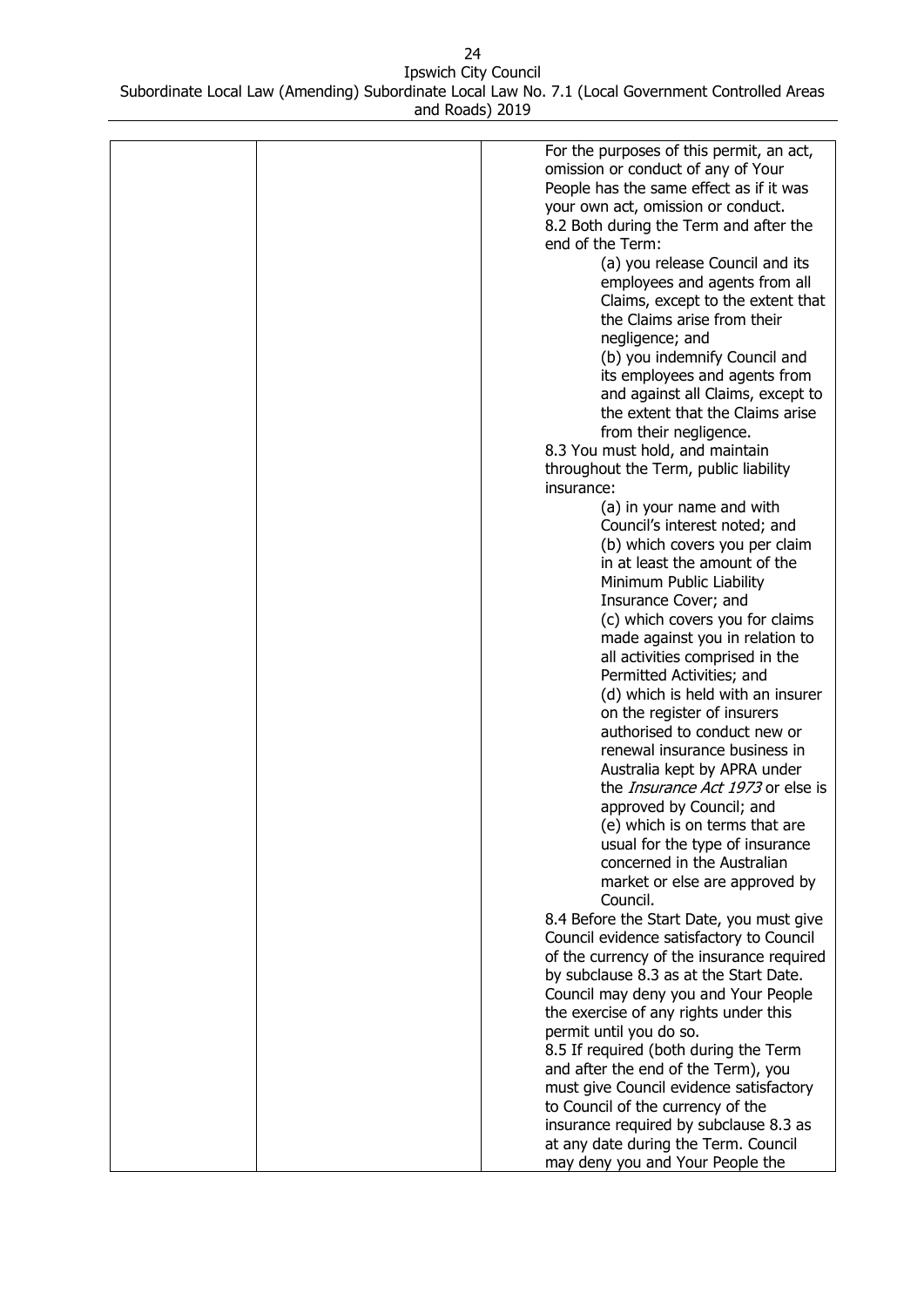| exercise of any rights under this permit<br>during any period of the Term for which<br>Council is not satisfied that you hold the<br>insurance required by subclause 8.3.<br>8.6 Any goods that you or Your People<br>store on the Premises or at the Site are<br>there entirely at your risk and:<br>(a) both during the Term and<br>after the end of the Term, you<br>must release and indemnify<br>Council and its employees and<br>agents from all Claims relating<br>to the goods or their storage,<br>except to the extent that the<br>Claims arise from their<br>negligence; and<br>(b) it is your responsibility to<br>insure the goods against the risk<br>of any loss, damage or<br>destruction while they are on<br>the Premises or at the Site.        |
|--------------------------------------------------------------------------------------------------------------------------------------------------------------------------------------------------------------------------------------------------------------------------------------------------------------------------------------------------------------------------------------------------------------------------------------------------------------------------------------------------------------------------------------------------------------------------------------------------------------------------------------------------------------------------------------------------------------------------------------------------------------------|
|                                                                                                                                                                                                                                                                                                                                                                                                                                                                                                                                                                                                                                                                                                                                                                    |
| 9. Keys<br>9.1 Council will lend you a maximum of<br>the Number of Key Sets for accessing<br>the Premises, when you pay the key<br>deposit specified in the Schedule of Fees<br>and Charges for each key.<br>9.2 Council may lend you a replacement<br>key or extra keys if you make a written<br>request to the Delegate. Council may do<br>so on the condition that you forfeit a key<br>deposit, pay another key deposit or<br>both.<br>9.3 You must keep the keys under your<br>control and tell Council immediately if<br>you lose a key.<br>9.4 You must return to Council all keys<br>that Council has lent to you, within 14<br>days after the end of the Term. If you<br>do not return a key, you forfeit the key<br>deposit for it. If you return a key, |
| Council will refund the key deposit for it.                                                                                                                                                                                                                                                                                                                                                                                                                                                                                                                                                                                                                                                                                                                        |
| 10. When you cannot use the Premises during<br>the Priority Use Hours<br>10.1 Council may require you and Your<br>People not to use the Premises during<br>specified hours on a specified date or<br>dates during the Priority Use Hours.<br>10.2 Council will exercise this right only<br>if Council requires:<br>(a) the use of the Premises to                                                                                                                                                                                                                                                                                                                                                                                                                  |
| conduct an event; or                                                                                                                                                                                                                                                                                                                                                                                                                                                                                                                                                                                                                                                                                                                                               |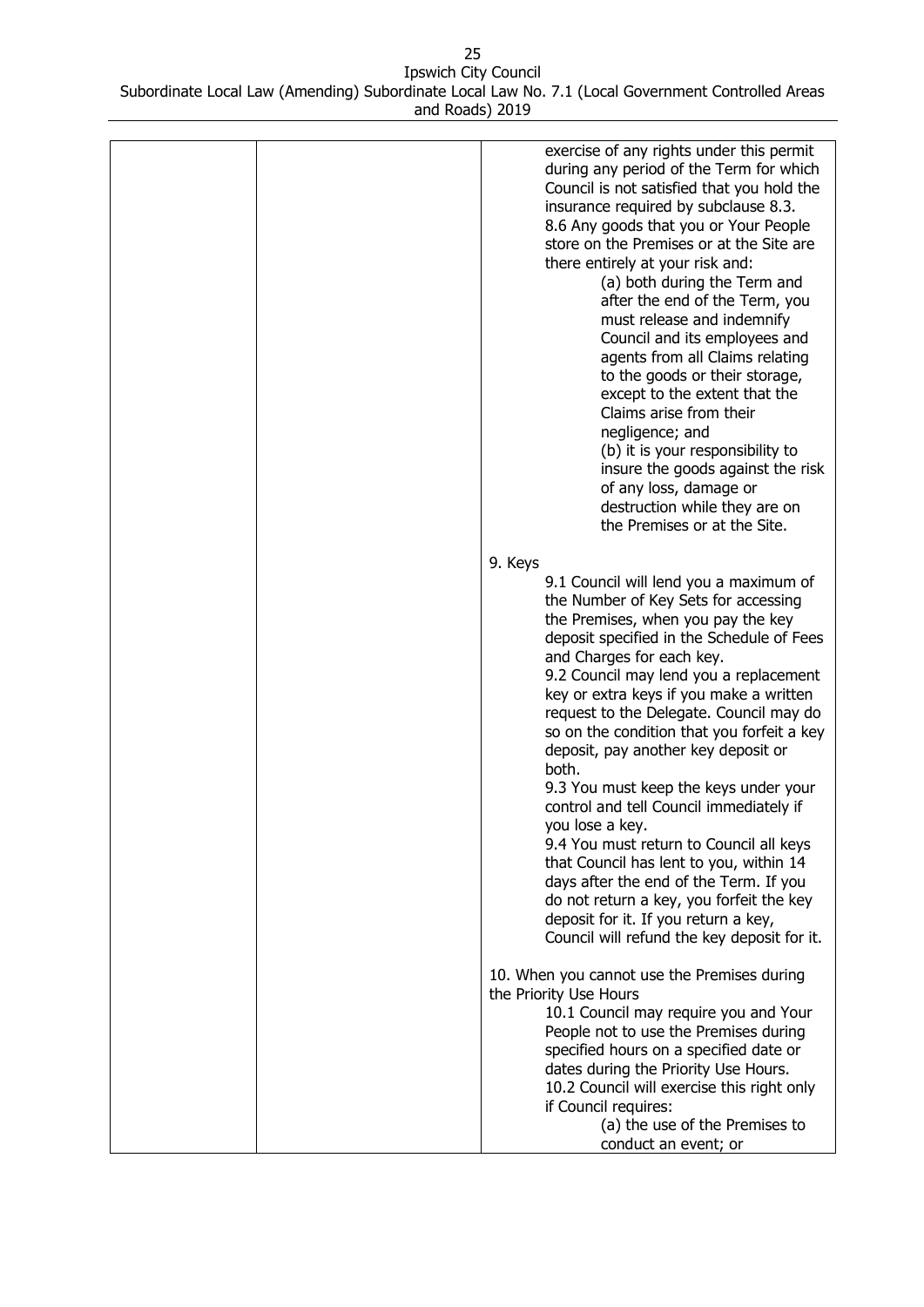| (b) exclusive access to the<br>Premises to conduct<br>maintenance or other work; or<br>(c) to allow another person or<br>group to use the Premises to<br>conduct an event.<br>10.3 For any hours during which Council<br>requires you not to use the Premises<br>under subclause 10.1, you and Your<br>People must not use the Premises other<br>than for:<br>(a) storing goods in any part of the<br>Premises or on the Site that Council has<br>set aside for your exclusive use for the<br>storage of goods; or<br>(b) accessing that part of the Premises<br>or Site to put away, collect or check on<br>the goods stored there without<br>disrupting any event or work being<br>conducted at the Premises. |
|-----------------------------------------------------------------------------------------------------------------------------------------------------------------------------------------------------------------------------------------------------------------------------------------------------------------------------------------------------------------------------------------------------------------------------------------------------------------------------------------------------------------------------------------------------------------------------------------------------------------------------------------------------------------------------------------------------------------|
| 11. When you can use the Premises outside the<br>Priority Use Hours<br>11.1 You and Your People may use the<br>Premises during the Term outside the<br>Priority Use Hours for Permitted<br>Activities with Council's permission<br>during specified hours on a specified<br>date or dates.<br>11.2 The terms of this permit apply to<br>any such use of the Premises as if the<br>specified hours were part of the Priority<br>Use Hours.                                                                                                                                                                                                                                                                       |
| 12. Your Obligation to Comply with Council<br>Policies<br>12.1 You must comply with the Council<br>Policies during the Term.<br>12.2 It is intended that copies of the<br>Council Policies will be attached to this<br>permit. If a copy of a Council Policy is<br>not attached to this permit, you must<br>nevertheless comply with it and<br>therefore you should ask Council for a<br>copy before signing this permit.<br>12.3 If there is any inconsistency<br>between the Council Policies and this<br>permit, this permit prevails to the extent<br>of the inconsistency.                                                                                                                                 |
| 13. Administration of Permit<br>13.1 You must nominate a contact<br>person for the purposes of this permit.<br>You may change the nomination of the<br>contact person by giving notice to                                                                                                                                                                                                                                                                                                                                                                                                                                                                                                                       |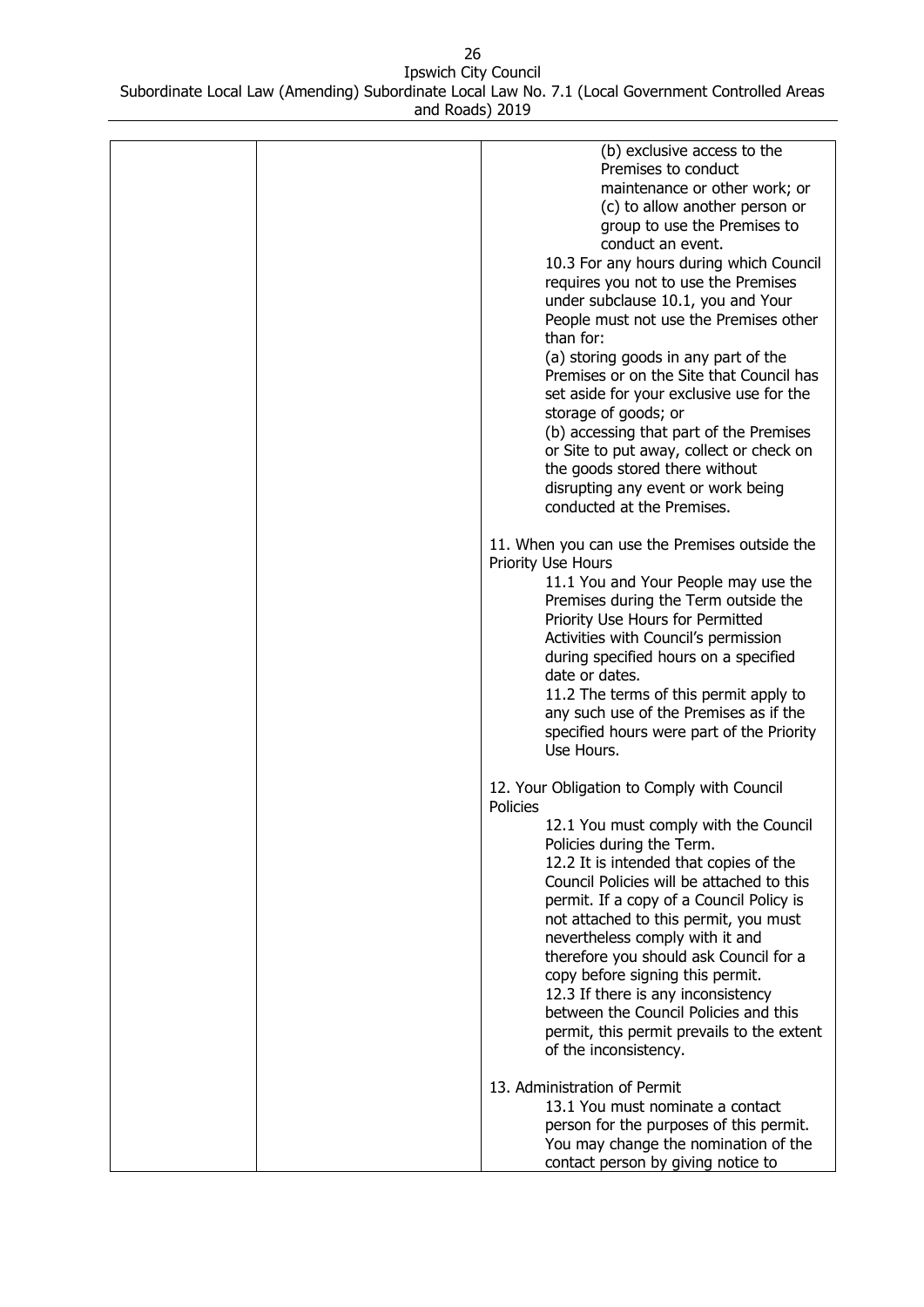| Council. The contact person is taken to<br>have your authority to deal with Council<br>for the purposes of this permit (including<br>receiving notices to you). Until and<br>unless you notify Council otherwise, the<br>contact person is the Nominated Contact<br>Person. You must notify Council if the<br>contact person you have nominated<br>ceases to be an officeholder, employee<br>or nominee of yours or otherwise<br>associated with the conduct of your<br>activities.<br>13.2 You must maintain a post office<br>box during the Term and notify Council<br>of the post office box number and any<br>changes. Council may give you a notice<br>under this permit by sending it by mail<br>to the post office box.<br>13.3 Council may conduct an audit about<br>your use of the Premises at any time. If<br>Council requires you to give information<br>to Council or to allow Council to access,<br>review and copy any records for the<br>purpose of such an audit, you must<br>comply with Council's requirement.<br>13.4 If this permit provides for Council<br>or the Delegate to give an approval:<br>(a) if you want the approval,<br>you must apply in writing for it;<br>and<br>(b) the approval is given only if<br>it is in writing; and<br>(c) Council or the Delegate (as<br>the case requires) may give or<br>refuse the approval, or give it<br>conditionally, in their discretion;<br>and<br>(d) if the approval is given<br>conditionally, you must comply<br>with the conditions.<br>14. Revocation and Cancellation of Permit<br>14.1 Council may revoke this permit<br>without giving you any prior notice if:<br>(a) you cease to be incorporated<br>under the law under which you<br>were incorporated when you<br>entered into this permit; or |
|------------------------------------------------------------------------------------------------------------------------------------------------------------------------------------------------------------------------------------------------------------------------------------------------------------------------------------------------------------------------------------------------------------------------------------------------------------------------------------------------------------------------------------------------------------------------------------------------------------------------------------------------------------------------------------------------------------------------------------------------------------------------------------------------------------------------------------------------------------------------------------------------------------------------------------------------------------------------------------------------------------------------------------------------------------------------------------------------------------------------------------------------------------------------------------------------------------------------------------------------------------------------------------------------------------------------------------------------------------------------------------------------------------------------------------------------------------------------------------------------------------------------------------------------------------------------------------------------------------------------------------------------------------------------------------------------------------------------------------------------------------------------------------|
|                                                                                                                                                                                                                                                                                                                                                                                                                                                                                                                                                                                                                                                                                                                                                                                                                                                                                                                                                                                                                                                                                                                                                                                                                                                                                                                                                                                                                                                                                                                                                                                                                                                                                                                                                                                    |
|                                                                                                                                                                                                                                                                                                                                                                                                                                                                                                                                                                                                                                                                                                                                                                                                                                                                                                                                                                                                                                                                                                                                                                                                                                                                                                                                                                                                                                                                                                                                                                                                                                                                                                                                                                                    |
| (b) you become subject to any                                                                                                                                                                                                                                                                                                                                                                                                                                                                                                                                                                                                                                                                                                                                                                                                                                                                                                                                                                                                                                                                                                                                                                                                                                                                                                                                                                                                                                                                                                                                                                                                                                                                                                                                                      |
| form of external administration                                                                                                                                                                                                                                                                                                                                                                                                                                                                                                                                                                                                                                                                                                                                                                                                                                                                                                                                                                                                                                                                                                                                                                                                                                                                                                                                                                                                                                                                                                                                                                                                                                                                                                                                                    |
| (such as liquidation or the<br>appointment of a receiver of any                                                                                                                                                                                                                                                                                                                                                                                                                                                                                                                                                                                                                                                                                                                                                                                                                                                                                                                                                                                                                                                                                                                                                                                                                                                                                                                                                                                                                                                                                                                                                                                                                                                                                                                    |
| of your property); or<br>(c) you are insolvent; or                                                                                                                                                                                                                                                                                                                                                                                                                                                                                                                                                                                                                                                                                                                                                                                                                                                                                                                                                                                                                                                                                                                                                                                                                                                                                                                                                                                                                                                                                                                                                                                                                                                                                                                                 |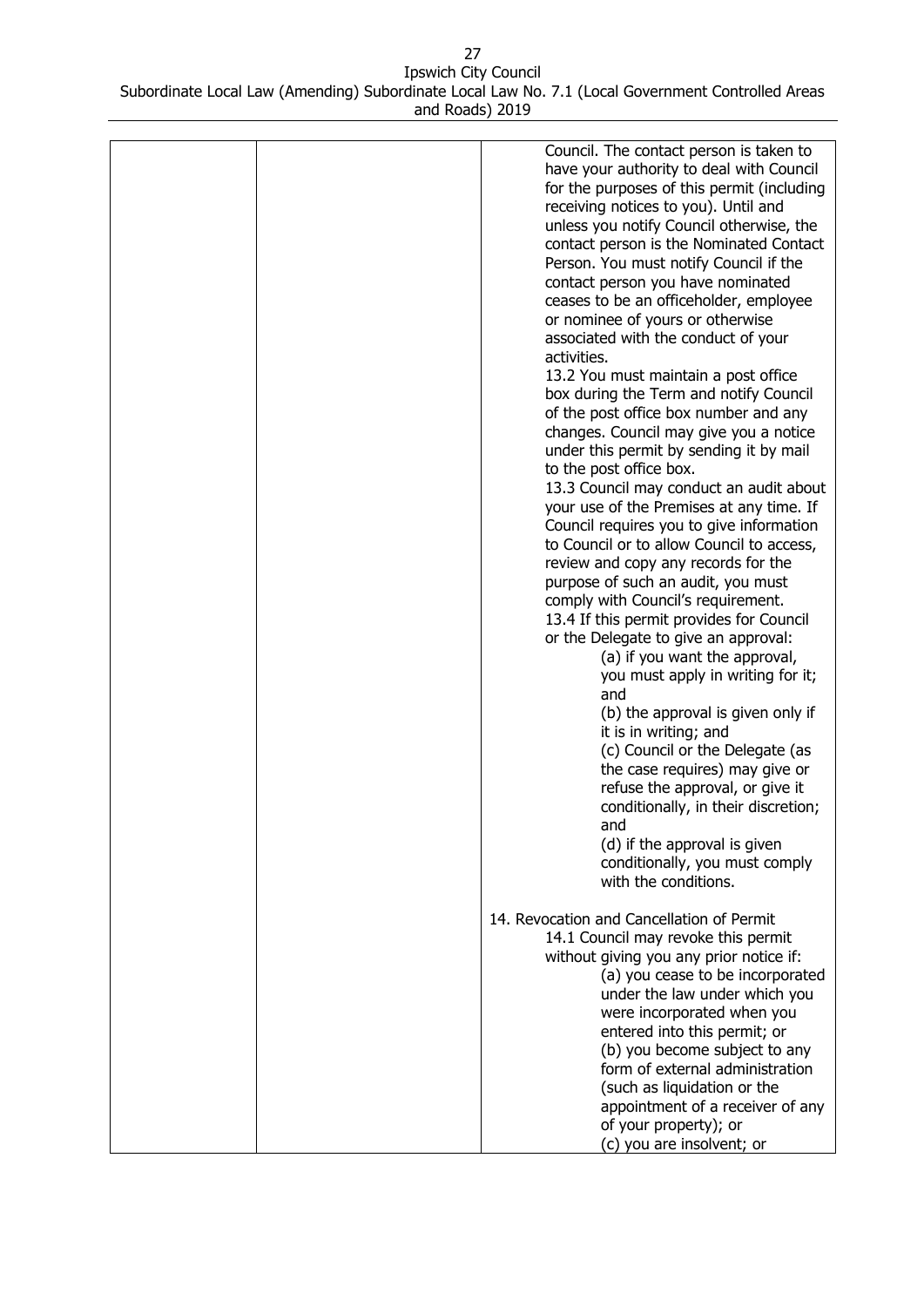| (d) you cease to be an entity<br>whose primary object is not<br>directed at making a profit; or<br>(e) you fail to comply with<br>Council's local laws.<br>14.2 On the revocation or cancellation of<br>this permit, Council can still enforce your<br>obligations under this permit:<br>(a) to pay money to Council; or<br>(b) that accrued before the end<br>of the Term; or<br>(c) that are expressed to apply<br>after the end of the Term.                                                                                                                                                                                                                                                                                                                                                                                                                                                                                                                                                                                                                                                                                                                                       |
|---------------------------------------------------------------------------------------------------------------------------------------------------------------------------------------------------------------------------------------------------------------------------------------------------------------------------------------------------------------------------------------------------------------------------------------------------------------------------------------------------------------------------------------------------------------------------------------------------------------------------------------------------------------------------------------------------------------------------------------------------------------------------------------------------------------------------------------------------------------------------------------------------------------------------------------------------------------------------------------------------------------------------------------------------------------------------------------------------------------------------------------------------------------------------------------|
| 15. Other Provisions<br>15.1 If the Site is freehold land:<br>(a) Council may, by written notice to<br>you, revoke this permit for contravention<br>of a condition of this permit; and<br>(b) before revoking this permit, Council<br>must written notice inviting you to make<br>written representations about the<br>proposed revocation within a<br>reasonable time fixed in the notice and,<br>if you make written representations<br>within the time allowed in the notice,<br>take the representations<br>into account.<br>15.2 If the Site is a reserve or trust land:<br>(a) this permit is a trustee<br>permit under section 60 of the<br>Land Act 1994; and<br>(b) section 65 of the Land Act<br>1994 provides that Council or<br>the Minister administering the<br>Land Act 1994 may cancel this<br>permit if you do not comply with<br>the provisions of this permit,<br>and that the Minister may cancel<br>this permit if satisfied<br>cancellation would be in the<br>public interest; and<br>(c) Council or the Minister must<br>give you 28 days' notice of their<br>intention to cancel this permit<br>and under section 65 of the<br>Land Act 1994 no person has a |
| right to a claim for<br>compensation for the<br>cancellation; and<br>(d) you may not construct any<br>structural improvements on the<br>Site; and<br>(e) you must hold this permit so<br>that the Site may be used for                                                                                                                                                                                                                                                                                                                                                                                                                                                                                                                                                                                                                                                                                                                                                                                                                                                                                                                                                                |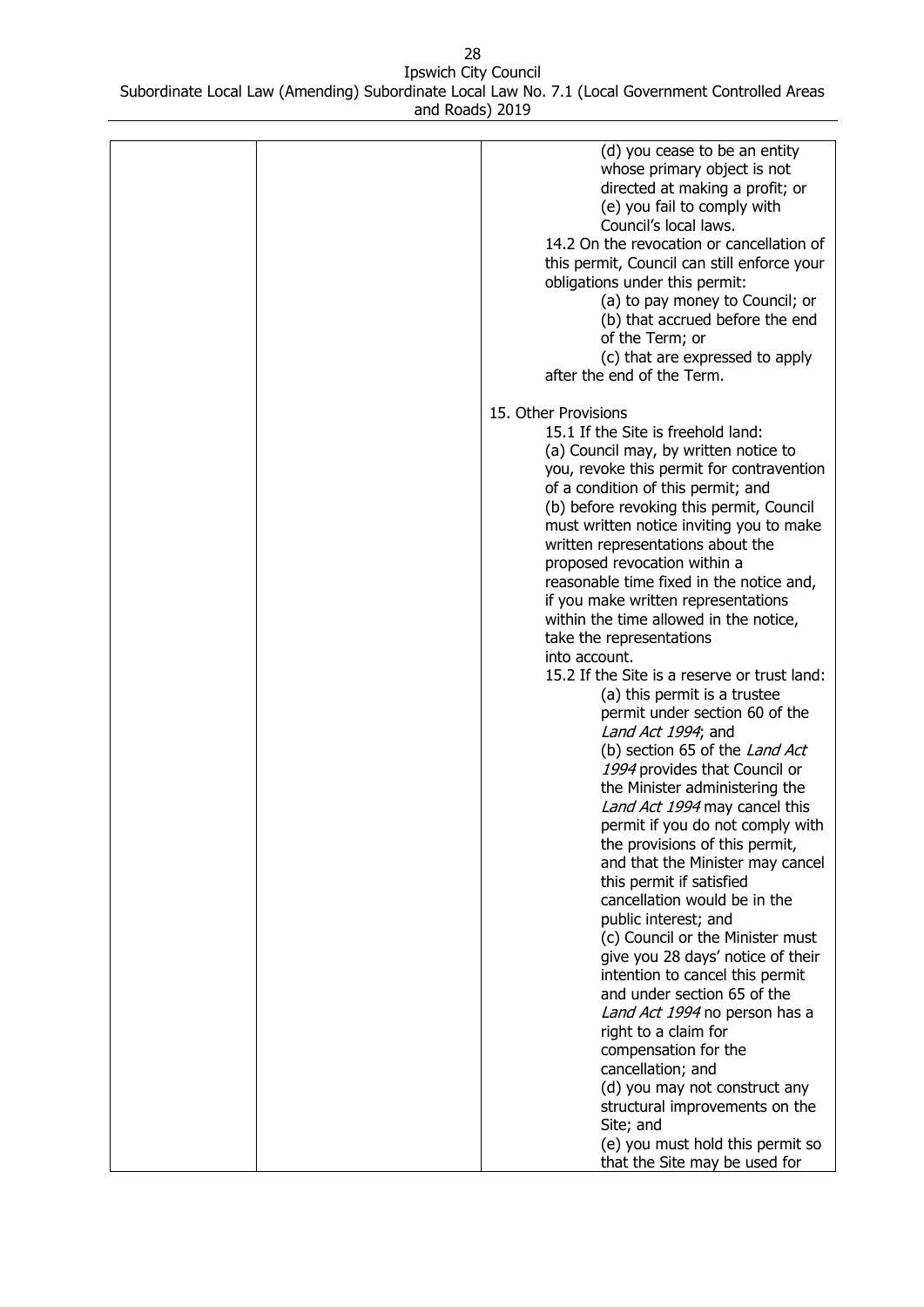|                                              |     | the community purpose for<br>which it was reserved or granted<br>in trust without undue<br>interruption or obstruction; and<br>(f) you do not have any right to<br>renew this permit or to be given<br>a more secure tenure over the<br>Site.<br>15.3 Headings in the Permit Conditions<br>are for reference purposes only and<br>must be ignored in the interpretation of<br>this permit.<br>15.4 Any Special Conditions prevail over<br>anything inconsistent in the Permit<br>Conditions, but only to the extent of the<br>inconsistency. |
|----------------------------------------------|-----|----------------------------------------------------------------------------------------------------------------------------------------------------------------------------------------------------------------------------------------------------------------------------------------------------------------------------------------------------------------------------------------------------------------------------------------------------------------------------------------------------------------------------------------------|
| Accessing Ipswich<br>City Mall by<br>vehicle | (a) | The vehicle, the subject of this approval<br>must, whilst in or upon the Ipswich City<br>Mall, be used strictly and only in<br>accordance with the provisions of Local<br>Law 7 (Local Government Controlled<br>Areas and Roads)                                                                                                                                                                                                                                                                                                             |
|                                              | (b) | Vehicles no larger than four tonnes<br>(gross vehicle mass - loaded weight)<br>and 3.5m in height are permitted.<br>However emergency vehicles are<br>permitted at all times.                                                                                                                                                                                                                                                                                                                                                                |
|                                              | (c) | Unless sooner revoked, this approval<br>shall remain in force from the starting<br>date up to and including the expiry date<br>written on the face of this approval.                                                                                                                                                                                                                                                                                                                                                                         |
|                                              | (d) | Upon breach of any or all of the<br>conditions of this permit, the permit may<br>be revoked by Council, or an authorised<br>person.                                                                                                                                                                                                                                                                                                                                                                                                          |
|                                              | (e) | This permit must be kept in the vehicle<br>and displayed at all times so as to be<br>visible from the outside.                                                                                                                                                                                                                                                                                                                                                                                                                               |
|                                              | (f) | The permit holder is required to hold or<br>obtain public liability insurance of \$20<br>million and shall indemnify the Ipswich<br>City Council for any damages arising<br>from permit activities.                                                                                                                                                                                                                                                                                                                                          |
|                                              | (g) | Vehicle hazard lights are to be flashing<br>whenever the vehicle is moving within<br>the Mall                                                                                                                                                                                                                                                                                                                                                                                                                                                |
|                                              | (h) | The special purpose vehicle permit must<br>be presented to authorised persons<br>and/or the police upon request, failure<br>to do so will result in your vehicle being<br>escorted from the mall area and/or the<br>issue of an offence notice.                                                                                                                                                                                                                                                                                              |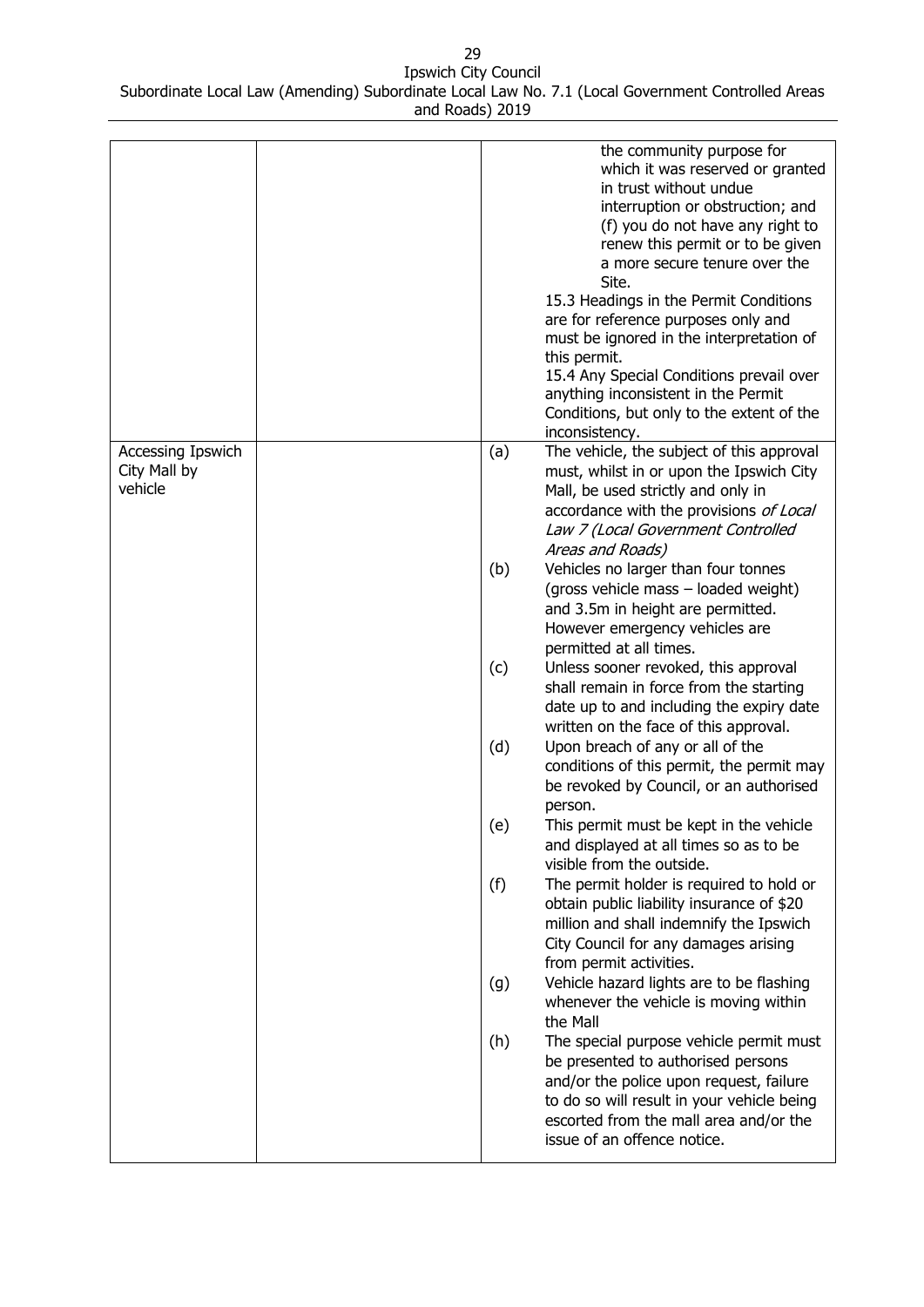| Personal training                      | (a)<br>(b) | Personal training must not take place on<br>sporting grounds, including but not<br>limited to, ovals, cricket pitches and<br>netball courts. All activity must take<br>place outside of the sporting area<br>perimeter.<br>Large and / or heavy structures (e.g.<br>marquees, sound system, lights, weight<br>benches, exercise bikes) are not<br>permitted within the area. |
|----------------------------------------|------------|------------------------------------------------------------------------------------------------------------------------------------------------------------------------------------------------------------------------------------------------------------------------------------------------------------------------------------------------------------------------------|
| Accessing private<br>property through, | (a)        | Vehicle access is for the purpose stated<br>in the permit and not for any other                                                                                                                                                                                                                                                                                              |
| via or over a local                    |            | purpose.                                                                                                                                                                                                                                                                                                                                                                     |
| government                             | (b)        | The permit holder must take all                                                                                                                                                                                                                                                                                                                                              |
| controlled area                        |            | reasonable measures to ensure the<br>safety of other park users.                                                                                                                                                                                                                                                                                                             |
|                                        | (c)        | No more than one vehicle may access<br>the permitted area at any one time.                                                                                                                                                                                                                                                                                                   |
|                                        | (d)        | Vehicle speed in the permitted area may<br>not exceed 5km per hour.                                                                                                                                                                                                                                                                                                          |
|                                        | (e)        | Vehicle travel must be restricted to the<br>most safe and direct route from the<br>access gate to the property boundary.                                                                                                                                                                                                                                                     |
|                                        | (f)        | Vehicles must not be driven closer than<br>10 metres to any constructed<br>recreational facility within the local<br>government controlled area.                                                                                                                                                                                                                             |

# <span id="page-29-0"></span>**12 Amendment of sch 3 (Prohibited activities)**

- $(1)$  Schedule 3
	- insert –

| All local government controlled | A ceremony or funeral service (other than within a cemetery),      |
|---------------------------------|--------------------------------------------------------------------|
| areas or roads                  | where human remains are to be displayed for viewing as part of the |
|                                 | ceremony or service.                                               |

(2) Schedule 3, item 6 (All local government controlled areas and roads), column 3 –

omit, insert –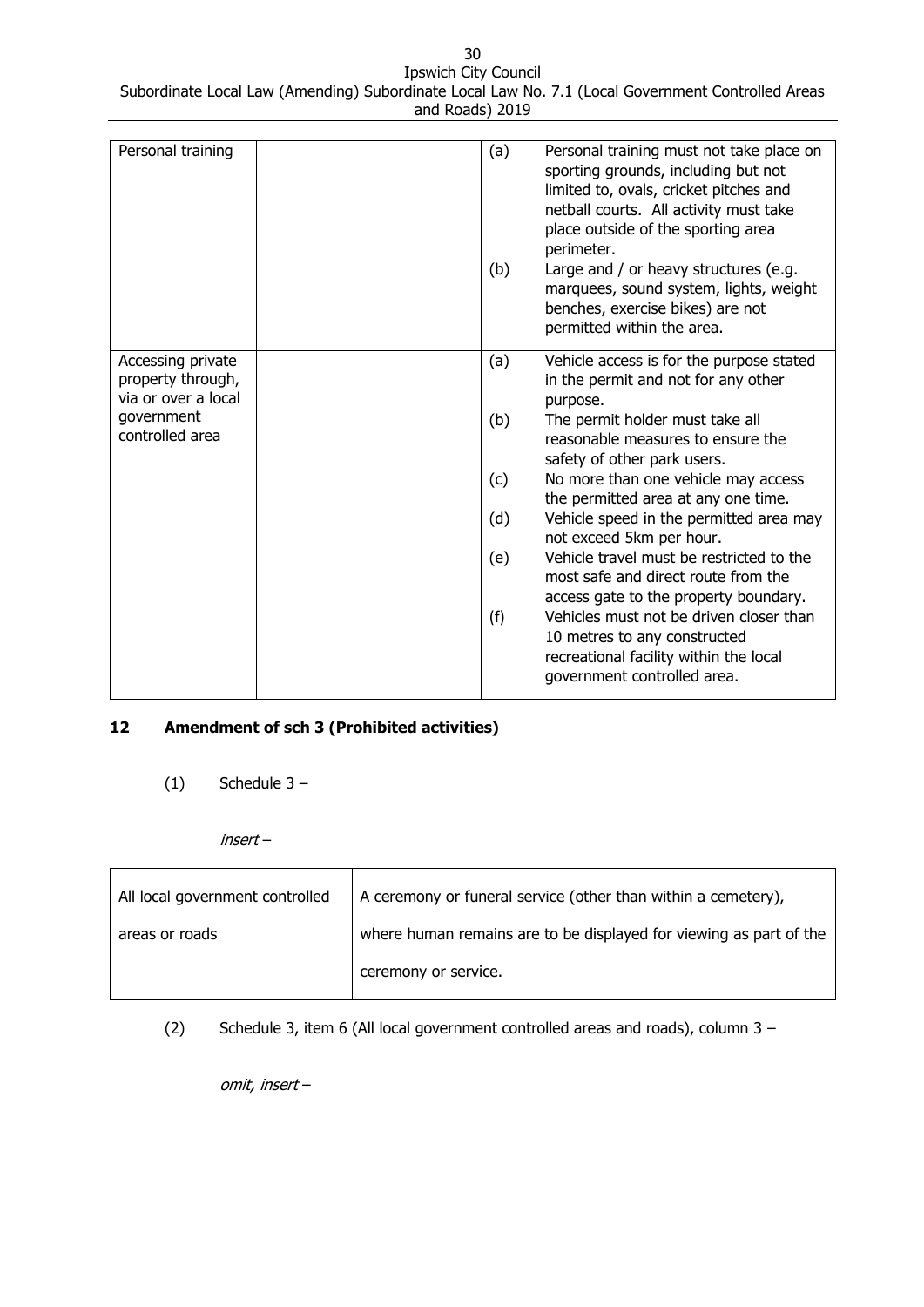- 1. Act in a way or do anything that unreasonably disturbs or is likely to disturb:
	- (a) another person's enjoyment of the local government controlled area; or
	- (b) the reasonable use or enjoyment of land adjacent to the local government controlled area;
- 2. Break in a horse;
- 3. Remove, alter, deface, damage or otherwise interfere with any advertisement exhibited by the local government;
- 4. Interfere with any structure, plant, turf, sand, clay, soil or other material;
- 5. Dispose of any rubbish of any kind other than in a waste container provided for that purpose;
- 6. Deposit, store or abandon any goods, spoil, garden refuse or materials of any kind;
- 7. Otherwise do any act or omit to do any act which pollutes, fouls, litters or interferes with a local government controlled area or road, including to graffiti the surface of any structure, concreted or paved area or vegetation within a park with paint or ink;
- 8. Play golf, other than on a designated golf course;
- 9. Post or affix bills, posters or advertisements;
- 10. Cause, permit or allow a water tap to run water to waste;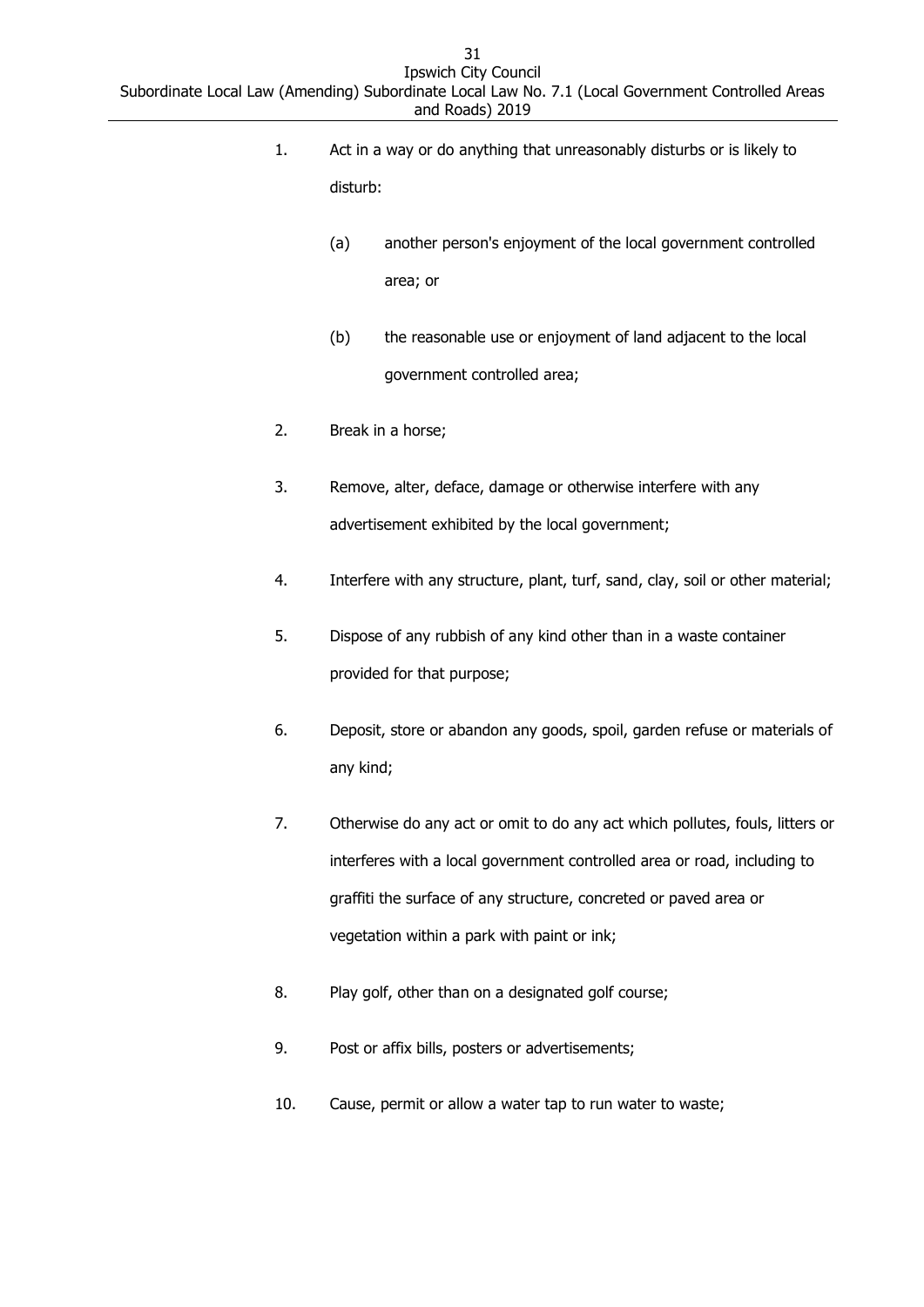11. Remove from the park any timber or wood provided by the local

government for use as firewood; or

12. Light or maintain a fire other than in a fireplace or barbeque constructed or provided by the local government.

## <span id="page-31-0"></span>**13 Insertion of new sch 4**

After Schedule 3 –

insert –

#### **Schedule 4 Use of local government controlled areas**

| <b>Local government</b> | <b>Standard condition</b>                                                                                                                                                                                                                                 |  |
|-------------------------|-----------------------------------------------------------------------------------------------------------------------------------------------------------------------------------------------------------------------------------------------------------|--|
| controlled area         |                                                                                                                                                                                                                                                           |  |
|                         | A person must not-                                                                                                                                                                                                                                        |  |
| All local government    | use indecent, obscene, insulting or threatening<br>(a)<br>language in a Public Place/Council Facility; or                                                                                                                                                 |  |
| controlled areas        | behave in an offensive, threatening or indecent<br>(b)<br>manner in a Public Place/Council Facility; or                                                                                                                                                   |  |
|                         | by disorderly conduct cause serious alarm or affront to<br>(c)<br>a person in a Public Place/Council Facility; or                                                                                                                                         |  |
|                         | (d)<br>obstruct a council officer in the performance of that<br>council officer's work or duties in a Public<br>Place/Council Facility; or                                                                                                                |  |
|                         | cause annoyance or inconvenience to any other<br>(e)<br>person in a Public Place/Council Facility; or                                                                                                                                                     |  |
|                         | (f)<br>stand or loiter to the inconvenience, annoyance or<br>obstruction of any person in a Public Place/Council<br>Facility; or                                                                                                                          |  |
|                         | carry or convey any article or substance of an<br>(g)<br>offensive or indecent character or any article of any<br>length or dimension as to be an inconvenience,<br>obstruction, danger or hazard to any person in a Public<br>Place/Council Facility; or |  |
|                         | place or cause or permit to be placed in a Public<br>(h)<br>Place/Council Facility anything whatsoever so as to be<br>an inconvenience, obstruction, danger or hazard to<br>any person in a Public Place/Council Facility; or                             |  |
|                         | deface, mark or damage a building, structure, fitting or<br>(i)<br>fixture in a Public Place/Council Facility; or                                                                                                                                         |  |
|                         | obstruct, hinder or prevent the free passage of any<br>(j)<br>person or vehicle in a Public Place/Council Facility; or                                                                                                                                    |  |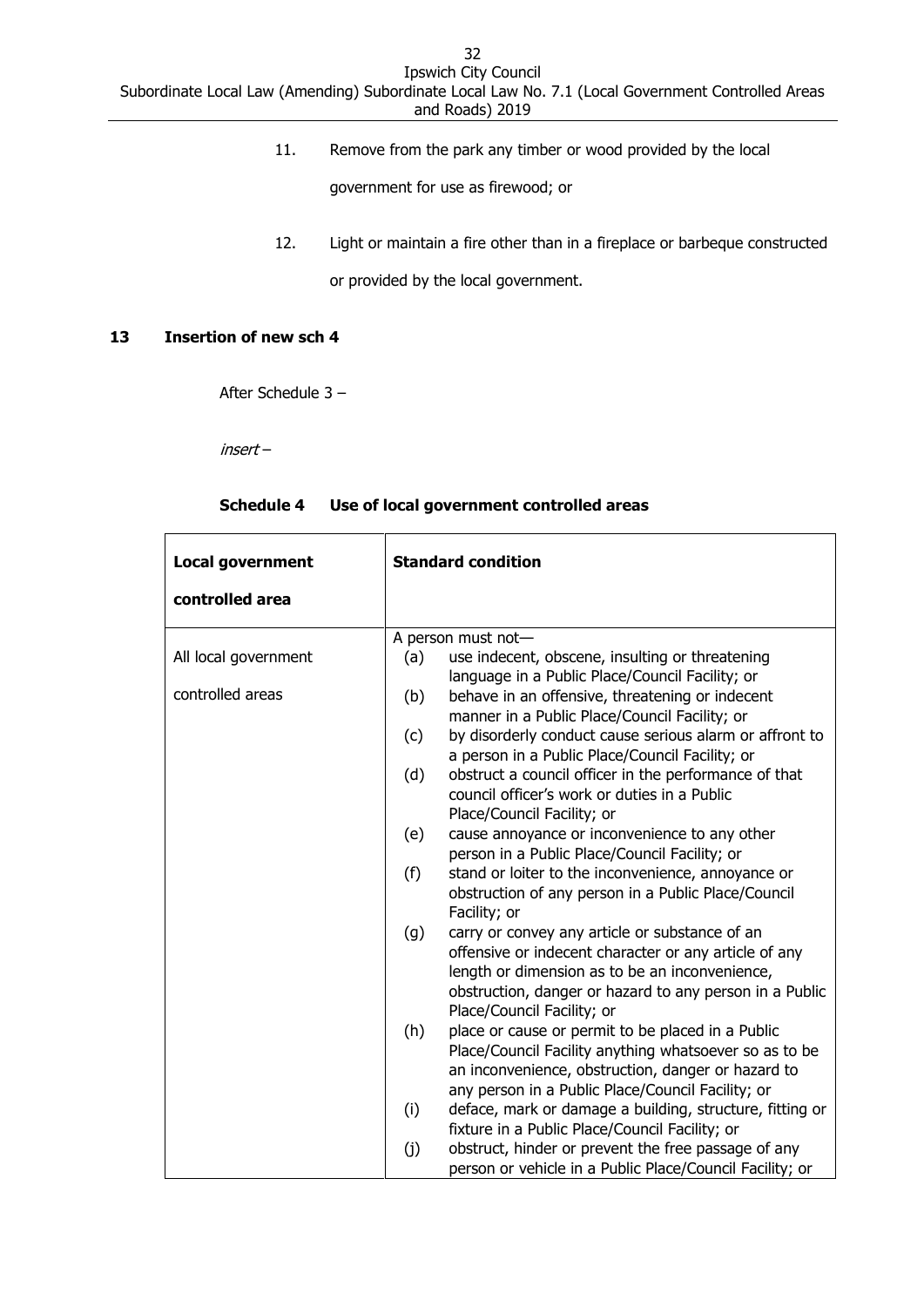33 Ipswich City Council

| .                                                                                                 |
|---------------------------------------------------------------------------------------------------|
| Subordinate Local Law (Amending) Subordinate Local Law No. 7.1 (Local Government Controlled Areas |
| and Roads) 2019                                                                                   |

|                           | (k) | do or say anything to hinder or interfere with the<br>proper progress or conduct of an authorised activity in<br>a Public Place/Council Facility; or                                                                                            |
|---------------------------|-----|-------------------------------------------------------------------------------------------------------------------------------------------------------------------------------------------------------------------------------------------------|
|                           | (1) | contravene any restriction to which the person's entry<br>to a Public Place/Council Facility; or                                                                                                                                                |
|                           | (m) | enter any part of a Public Place/Council Facility when<br>excluded or banned by the direction of an authorised                                                                                                                                  |
|                           |     | person; or                                                                                                                                                                                                                                      |
|                           | (n) | if the person is more than five years of age, enter into<br>any part of a Public Place/Council Facility which is set<br>apart for the exclusive use of the opposite sex, other<br>than for the purpose of rendering emergency<br>assistance; or |
|                           | (0) | enter into a Public Place/Council Facility if the person<br>is intoxicated or under the influence of a dangerous<br>drug; or                                                                                                                    |
|                           | (p) | carry into a Public Place/Council Facility or otherwise                                                                                                                                                                                         |
|                           | (q) | possess any alcohol or dangerous drug; or<br>expose to view any obscene book, print, picture,<br>drawing or painting in a Public Place/Council Facility;<br>or                                                                                  |
|                           | (r) | wilfully expose his or her person in a Public                                                                                                                                                                                                   |
|                           | (s) | Place/Council Facility; or<br>create or take part in any disturbance in a Public                                                                                                                                                                |
|                           |     | Place/Council Facility.                                                                                                                                                                                                                         |
|                           |     |                                                                                                                                                                                                                                                 |
|                           |     |                                                                                                                                                                                                                                                 |
|                           |     | A person must not-                                                                                                                                                                                                                              |
| Local government swimming | (a) | if the person is more than five years of age, enter                                                                                                                                                                                             |
| pools                     |     | into any part of a public swimming pool complex                                                                                                                                                                                                 |
|                           |     | which is set apart for the exclusive use of the                                                                                                                                                                                                 |
|                           |     | opposite sex, other than for the purpose of                                                                                                                                                                                                     |
|                           | (b) | rendering emergency assistance; or<br>be under the influence or in possession of alcohol                                                                                                                                                        |
|                           |     | or drugs will not be permitted into the a public                                                                                                                                                                                                |
|                           |     | swimming pool complex; or                                                                                                                                                                                                                       |
|                           | (c) | carry into a public swimming pool complex or                                                                                                                                                                                                    |
|                           |     | otherwise possess any alcohol or dangerous drug;<br>or                                                                                                                                                                                          |
|                           | (d) | deposit any litter, scraps, waste material or<br>rubbish of any kind in a public swimming pool                                                                                                                                                  |
|                           |     | complex other than in a waste receptacle                                                                                                                                                                                                        |
|                           |     | provided by the local government; or                                                                                                                                                                                                            |
|                           | (e) | expectorate in a public swimming pool complex;<br>or                                                                                                                                                                                            |
|                           | (f) | carry out regulated conduct in a public swimming<br>pool complex; or                                                                                                                                                                            |
|                           | (g) | deface, mark or damage a building, structure,                                                                                                                                                                                                   |
|                           |     |                                                                                                                                                                                                                                                 |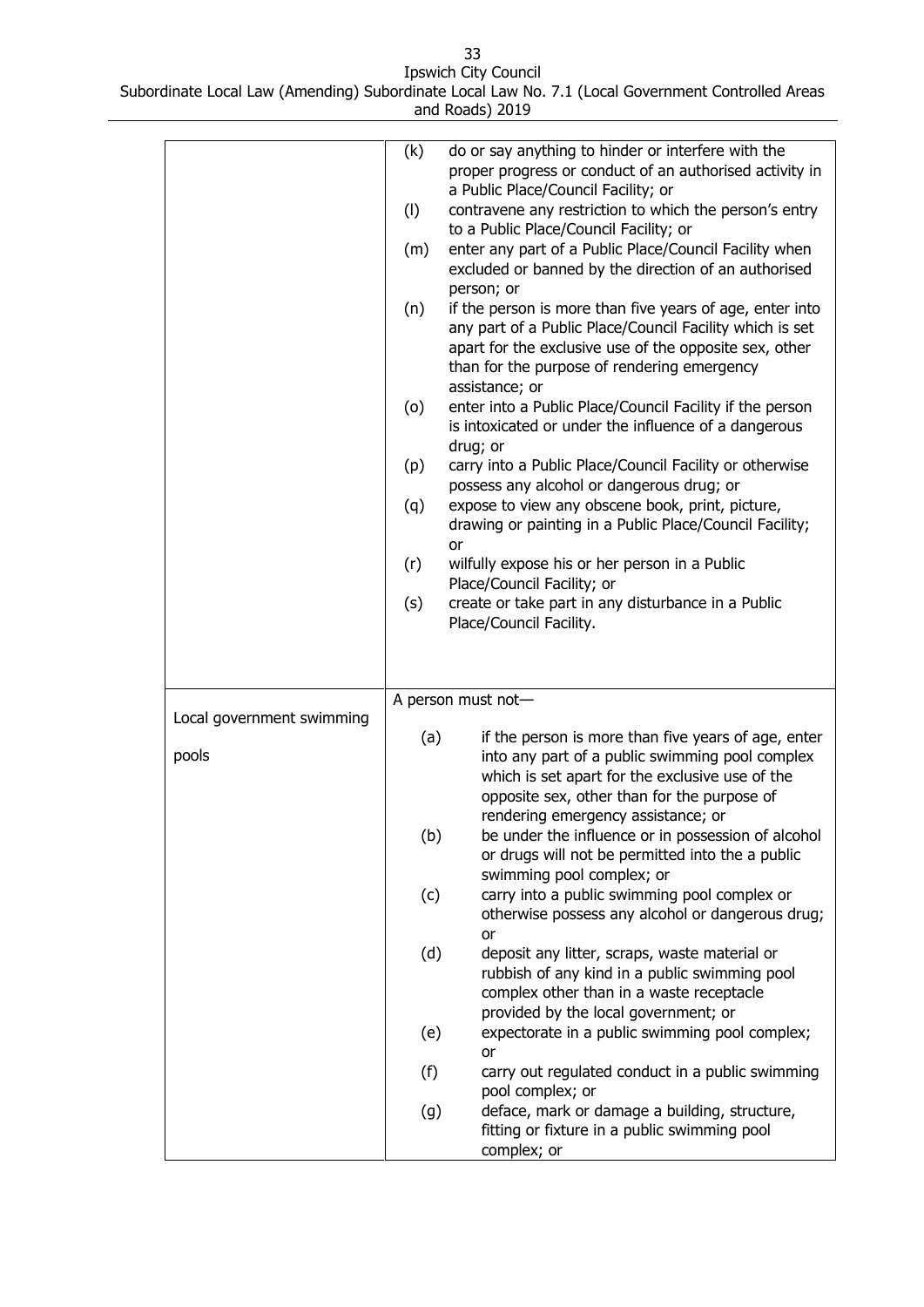| (h)<br>foul or pollute the water in a swimming pool in a<br>public swimming pool complex; or<br>(i)<br>foul or soil a shower room, dressing room or<br>other facility in a public swimming pool complex;<br>or<br>(j)<br>enter into a swimming pool in a public swimming<br>pool complex unless the person has thoroughly<br>washed using a shower facility in the public<br>swimming pool complex; or<br>(k)<br>enter into a swimming pool in a public swimming<br>pool complex if the person has an infectious,<br>contagious or offensive disease, illness or skin<br>complaint; or<br>(1)<br>enter into or depart from a swimming pool in a<br>public swimming pool complex or a public<br>swimming pool complex other than by means of a<br>designated entrance or exit; or<br>dunk another person under the water in a<br>(m)<br>swimming pool in a public swimming pool<br>complex; or<br>(n)<br>throw another person into a swimming pool in a<br>public swimming pool complex; or<br>(0)<br>enter into a dressing room cubicle or a shower<br>room cubicle which is being used by another<br>person in a public swimming pool complex<br>without the consent of the other person; or |
|-----------------------------------------------------------------------------------------------------------------------------------------------------------------------------------------------------------------------------------------------------------------------------------------------------------------------------------------------------------------------------------------------------------------------------------------------------------------------------------------------------------------------------------------------------------------------------------------------------------------------------------------------------------------------------------------------------------------------------------------------------------------------------------------------------------------------------------------------------------------------------------------------------------------------------------------------------------------------------------------------------------------------------------------------------------------------------------------------------------------------------------------------------------------------------------------------|
|                                                                                                                                                                                                                                                                                                                                                                                                                                                                                                                                                                                                                                                                                                                                                                                                                                                                                                                                                                                                                                                                                                                                                                                               |
|                                                                                                                                                                                                                                                                                                                                                                                                                                                                                                                                                                                                                                                                                                                                                                                                                                                                                                                                                                                                                                                                                                                                                                                               |
|                                                                                                                                                                                                                                                                                                                                                                                                                                                                                                                                                                                                                                                                                                                                                                                                                                                                                                                                                                                                                                                                                                                                                                                               |
|                                                                                                                                                                                                                                                                                                                                                                                                                                                                                                                                                                                                                                                                                                                                                                                                                                                                                                                                                                                                                                                                                                                                                                                               |
|                                                                                                                                                                                                                                                                                                                                                                                                                                                                                                                                                                                                                                                                                                                                                                                                                                                                                                                                                                                                                                                                                                                                                                                               |
|                                                                                                                                                                                                                                                                                                                                                                                                                                                                                                                                                                                                                                                                                                                                                                                                                                                                                                                                                                                                                                                                                                                                                                                               |
|                                                                                                                                                                                                                                                                                                                                                                                                                                                                                                                                                                                                                                                                                                                                                                                                                                                                                                                                                                                                                                                                                                                                                                                               |
|                                                                                                                                                                                                                                                                                                                                                                                                                                                                                                                                                                                                                                                                                                                                                                                                                                                                                                                                                                                                                                                                                                                                                                                               |
|                                                                                                                                                                                                                                                                                                                                                                                                                                                                                                                                                                                                                                                                                                                                                                                                                                                                                                                                                                                                                                                                                                                                                                                               |
|                                                                                                                                                                                                                                                                                                                                                                                                                                                                                                                                                                                                                                                                                                                                                                                                                                                                                                                                                                                                                                                                                                                                                                                               |
|                                                                                                                                                                                                                                                                                                                                                                                                                                                                                                                                                                                                                                                                                                                                                                                                                                                                                                                                                                                                                                                                                                                                                                                               |
|                                                                                                                                                                                                                                                                                                                                                                                                                                                                                                                                                                                                                                                                                                                                                                                                                                                                                                                                                                                                                                                                                                                                                                                               |
|                                                                                                                                                                                                                                                                                                                                                                                                                                                                                                                                                                                                                                                                                                                                                                                                                                                                                                                                                                                                                                                                                                                                                                                               |
|                                                                                                                                                                                                                                                                                                                                                                                                                                                                                                                                                                                                                                                                                                                                                                                                                                                                                                                                                                                                                                                                                                                                                                                               |
|                                                                                                                                                                                                                                                                                                                                                                                                                                                                                                                                                                                                                                                                                                                                                                                                                                                                                                                                                                                                                                                                                                                                                                                               |
|                                                                                                                                                                                                                                                                                                                                                                                                                                                                                                                                                                                                                                                                                                                                                                                                                                                                                                                                                                                                                                                                                                                                                                                               |
|                                                                                                                                                                                                                                                                                                                                                                                                                                                                                                                                                                                                                                                                                                                                                                                                                                                                                                                                                                                                                                                                                                                                                                                               |
|                                                                                                                                                                                                                                                                                                                                                                                                                                                                                                                                                                                                                                                                                                                                                                                                                                                                                                                                                                                                                                                                                                                                                                                               |
|                                                                                                                                                                                                                                                                                                                                                                                                                                                                                                                                                                                                                                                                                                                                                                                                                                                                                                                                                                                                                                                                                                                                                                                               |
|                                                                                                                                                                                                                                                                                                                                                                                                                                                                                                                                                                                                                                                                                                                                                                                                                                                                                                                                                                                                                                                                                                                                                                                               |
|                                                                                                                                                                                                                                                                                                                                                                                                                                                                                                                                                                                                                                                                                                                                                                                                                                                                                                                                                                                                                                                                                                                                                                                               |
|                                                                                                                                                                                                                                                                                                                                                                                                                                                                                                                                                                                                                                                                                                                                                                                                                                                                                                                                                                                                                                                                                                                                                                                               |
|                                                                                                                                                                                                                                                                                                                                                                                                                                                                                                                                                                                                                                                                                                                                                                                                                                                                                                                                                                                                                                                                                                                                                                                               |
|                                                                                                                                                                                                                                                                                                                                                                                                                                                                                                                                                                                                                                                                                                                                                                                                                                                                                                                                                                                                                                                                                                                                                                                               |
|                                                                                                                                                                                                                                                                                                                                                                                                                                                                                                                                                                                                                                                                                                                                                                                                                                                                                                                                                                                                                                                                                                                                                                                               |
| interfere with any towel, clothing or other thing                                                                                                                                                                                                                                                                                                                                                                                                                                                                                                                                                                                                                                                                                                                                                                                                                                                                                                                                                                                                                                                                                                                                             |
| (p)<br>belonging to another person in a public swimming                                                                                                                                                                                                                                                                                                                                                                                                                                                                                                                                                                                                                                                                                                                                                                                                                                                                                                                                                                                                                                                                                                                                       |
| pool complex; or                                                                                                                                                                                                                                                                                                                                                                                                                                                                                                                                                                                                                                                                                                                                                                                                                                                                                                                                                                                                                                                                                                                                                                              |
| (q)<br>use soap or any other substance in a swimming                                                                                                                                                                                                                                                                                                                                                                                                                                                                                                                                                                                                                                                                                                                                                                                                                                                                                                                                                                                                                                                                                                                                          |
| pool in a public swimming pool complex which                                                                                                                                                                                                                                                                                                                                                                                                                                                                                                                                                                                                                                                                                                                                                                                                                                                                                                                                                                                                                                                                                                                                                  |
| causes or may cause the water in the swimming                                                                                                                                                                                                                                                                                                                                                                                                                                                                                                                                                                                                                                                                                                                                                                                                                                                                                                                                                                                                                                                                                                                                                 |
| pool to become turbid or otherwise unfit for the                                                                                                                                                                                                                                                                                                                                                                                                                                                                                                                                                                                                                                                                                                                                                                                                                                                                                                                                                                                                                                                                                                                                              |
| purpose of swimming; or                                                                                                                                                                                                                                                                                                                                                                                                                                                                                                                                                                                                                                                                                                                                                                                                                                                                                                                                                                                                                                                                                                                                                                       |
| throw a stone or other article into a swimming<br>(r)                                                                                                                                                                                                                                                                                                                                                                                                                                                                                                                                                                                                                                                                                                                                                                                                                                                                                                                                                                                                                                                                                                                                         |
| pool in a public swimming pool complex; or                                                                                                                                                                                                                                                                                                                                                                                                                                                                                                                                                                                                                                                                                                                                                                                                                                                                                                                                                                                                                                                                                                                                                    |
| lead, carry or otherwise allow an animal to enter<br>(s)                                                                                                                                                                                                                                                                                                                                                                                                                                                                                                                                                                                                                                                                                                                                                                                                                                                                                                                                                                                                                                                                                                                                      |
| a public swimming pool complex; or                                                                                                                                                                                                                                                                                                                                                                                                                                                                                                                                                                                                                                                                                                                                                                                                                                                                                                                                                                                                                                                                                                                                                            |
| enter into a public swimming pool complex unless<br>(t)                                                                                                                                                                                                                                                                                                                                                                                                                                                                                                                                                                                                                                                                                                                                                                                                                                                                                                                                                                                                                                                                                                                                       |
| the person has paid the entry fee specified by the                                                                                                                                                                                                                                                                                                                                                                                                                                                                                                                                                                                                                                                                                                                                                                                                                                                                                                                                                                                                                                                                                                                                            |
| local government from time to time or is the                                                                                                                                                                                                                                                                                                                                                                                                                                                                                                                                                                                                                                                                                                                                                                                                                                                                                                                                                                                                                                                                                                                                                  |
| holder of a season ticket issued by the local                                                                                                                                                                                                                                                                                                                                                                                                                                                                                                                                                                                                                                                                                                                                                                                                                                                                                                                                                                                                                                                                                                                                                 |
| government; or                                                                                                                                                                                                                                                                                                                                                                                                                                                                                                                                                                                                                                                                                                                                                                                                                                                                                                                                                                                                                                                                                                                                                                                |
| (u)<br>dress, undress or otherwise remove or disarrange                                                                                                                                                                                                                                                                                                                                                                                                                                                                                                                                                                                                                                                                                                                                                                                                                                                                                                                                                                                                                                                                                                                                       |
| any part of the person's bathing costume in a                                                                                                                                                                                                                                                                                                                                                                                                                                                                                                                                                                                                                                                                                                                                                                                                                                                                                                                                                                                                                                                                                                                                                 |
| public swimming pool complex, other than in a                                                                                                                                                                                                                                                                                                                                                                                                                                                                                                                                                                                                                                                                                                                                                                                                                                                                                                                                                                                                                                                                                                                                                 |
| dressing room, shower room or toilet; or                                                                                                                                                                                                                                                                                                                                                                                                                                                                                                                                                                                                                                                                                                                                                                                                                                                                                                                                                                                                                                                                                                                                                      |
| (v)<br>incorrectly state their age or the age of another                                                                                                                                                                                                                                                                                                                                                                                                                                                                                                                                                                                                                                                                                                                                                                                                                                                                                                                                                                                                                                                                                                                                      |
| person for the purpose of purchasing a season                                                                                                                                                                                                                                                                                                                                                                                                                                                                                                                                                                                                                                                                                                                                                                                                                                                                                                                                                                                                                                                                                                                                                 |
| ticket for the public swimming pool complex; or                                                                                                                                                                                                                                                                                                                                                                                                                                                                                                                                                                                                                                                                                                                                                                                                                                                                                                                                                                                                                                                                                                                                               |